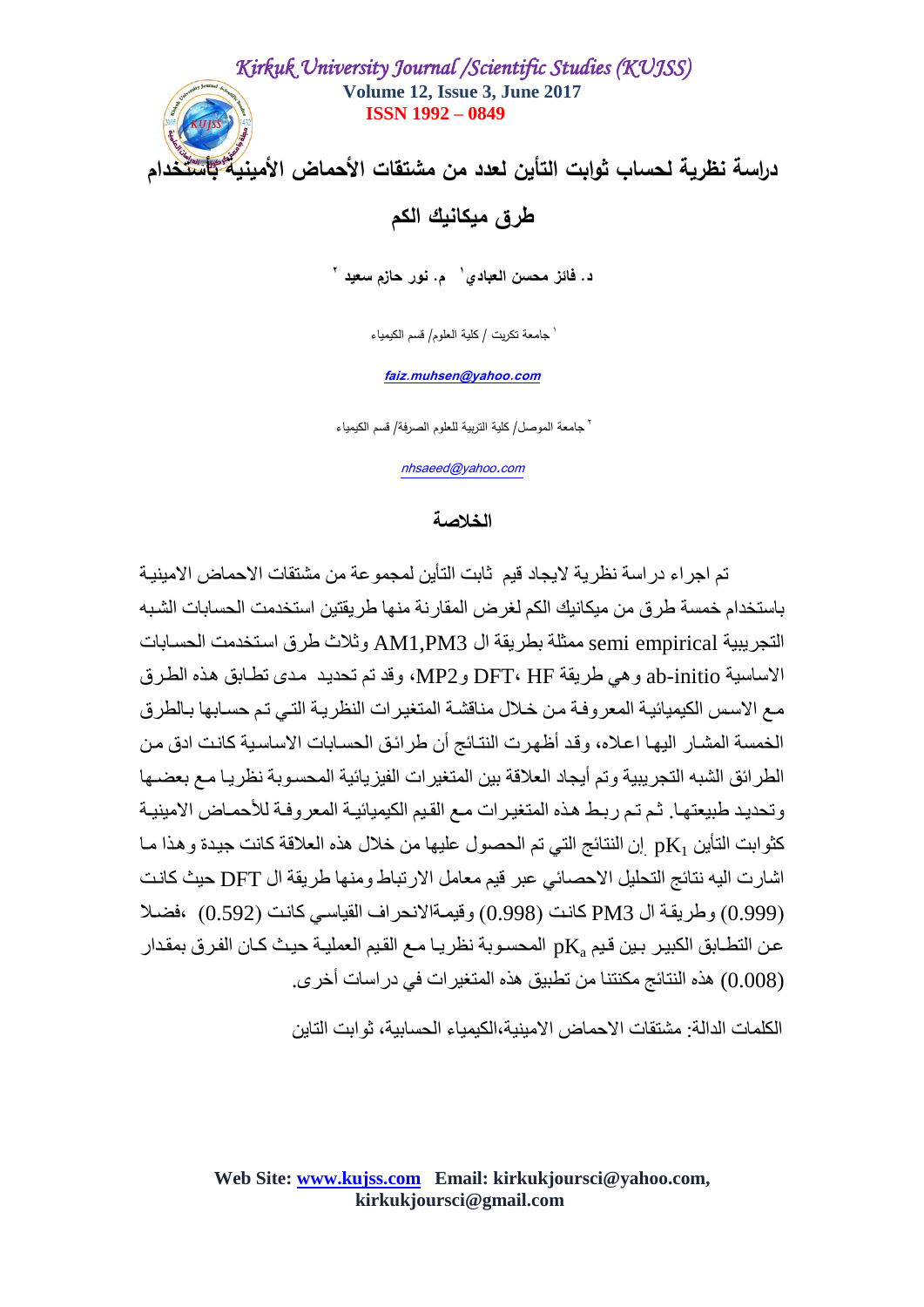## **Theoretical study to calculate of the Ionization Constants**

## **of the Number of Amino Acid Derivatives using Quantum**

### **Mechanics Methods**

**Dr. Faiz M. AL-Abady 1 Noor H. Saeed 2**

'Tikrit University/ College of Science- Chemistry Dept

**[faiz.muhsen@yahoo.com](mailto:faiz.muhsen@yahoo.com)**

<sup>Y</sup>Mosul University/ College of Education- Chemistry Dept

[nhsaeed@yahoo.com](mailto:nhsaeed@yahoo.com)

### **ABSTRACT**

It was a theoretical study to calculated values of ionization constant of a group of amino acid derivatives using five methods of quantum mechanics for the purpose of comparison, two methods used semi empirical represented by a way of AM1, PM3 and the three methods used ab-initio basic calculation methods :HF, DFT and MP2, the compatibility of these methods with chemical bases known by discussing the theoretical variables were calculated by the five ways mentioned above, The results showed that the ab initio calculations were more accurate than semi empirical method which were created relationship between physical variables theoretically calculated with each other and determine their nature. Then link between these variables with known chemical values of amino acids ionization constants PK1. Results obtained through this relationship was good and that's what indicated to him the results of statistical analysis through correlation coefficient values, including the method of the DFT where it was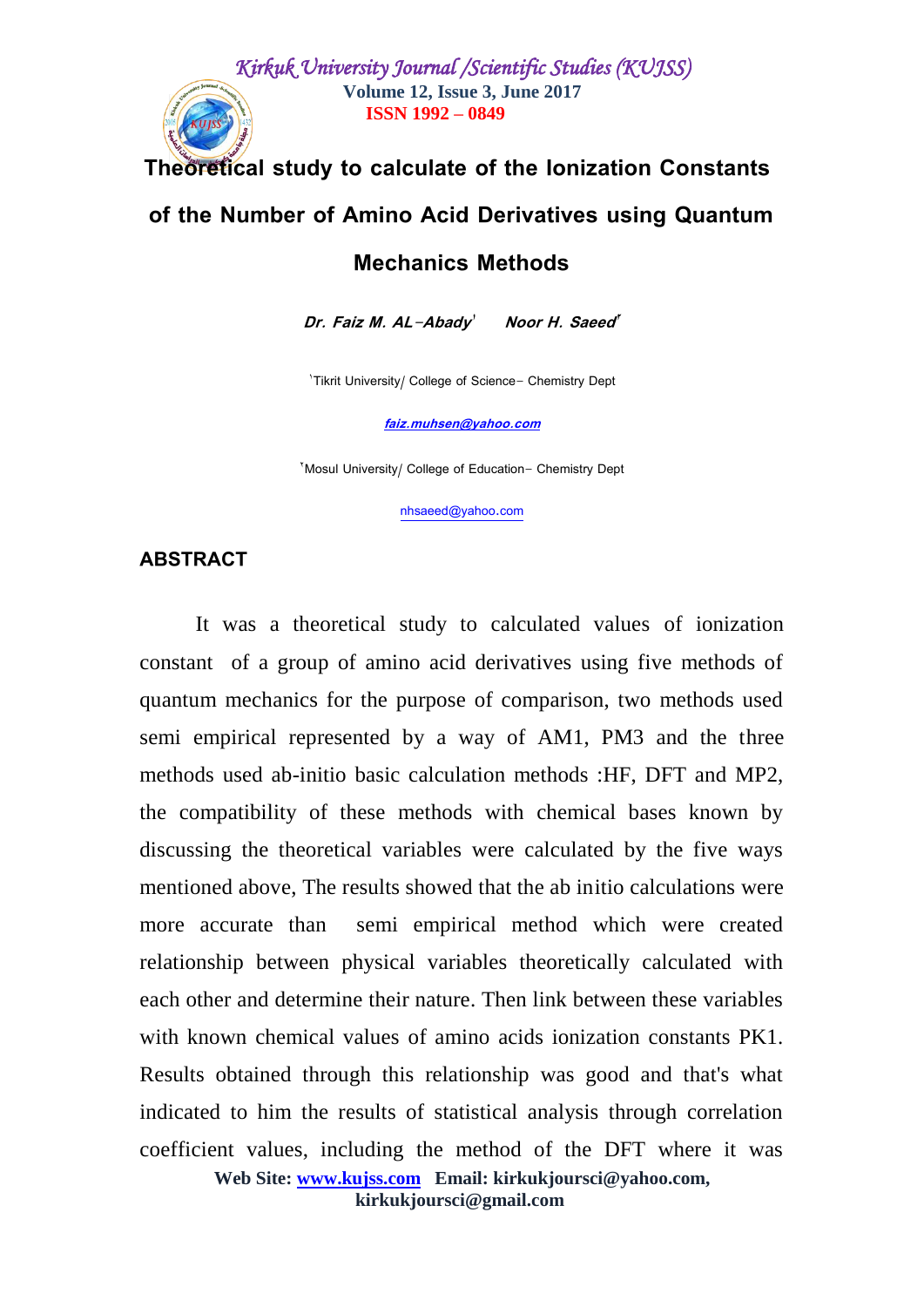

(0.999) and the method of the PM3 (0.998) record and stander error (0.592), as well as the large overlap between PK1 values calculated theoretically with practical values. The difference of (0.008) for these results enables us to apply these variables in further studies.

**Key words:** amino acids derivetes, computational chemistry, ionization constant.

**المقدمة: Introduction**

**Presence & Importance of Amino Acids :ووجىدها أهميحها األمينية األحماض**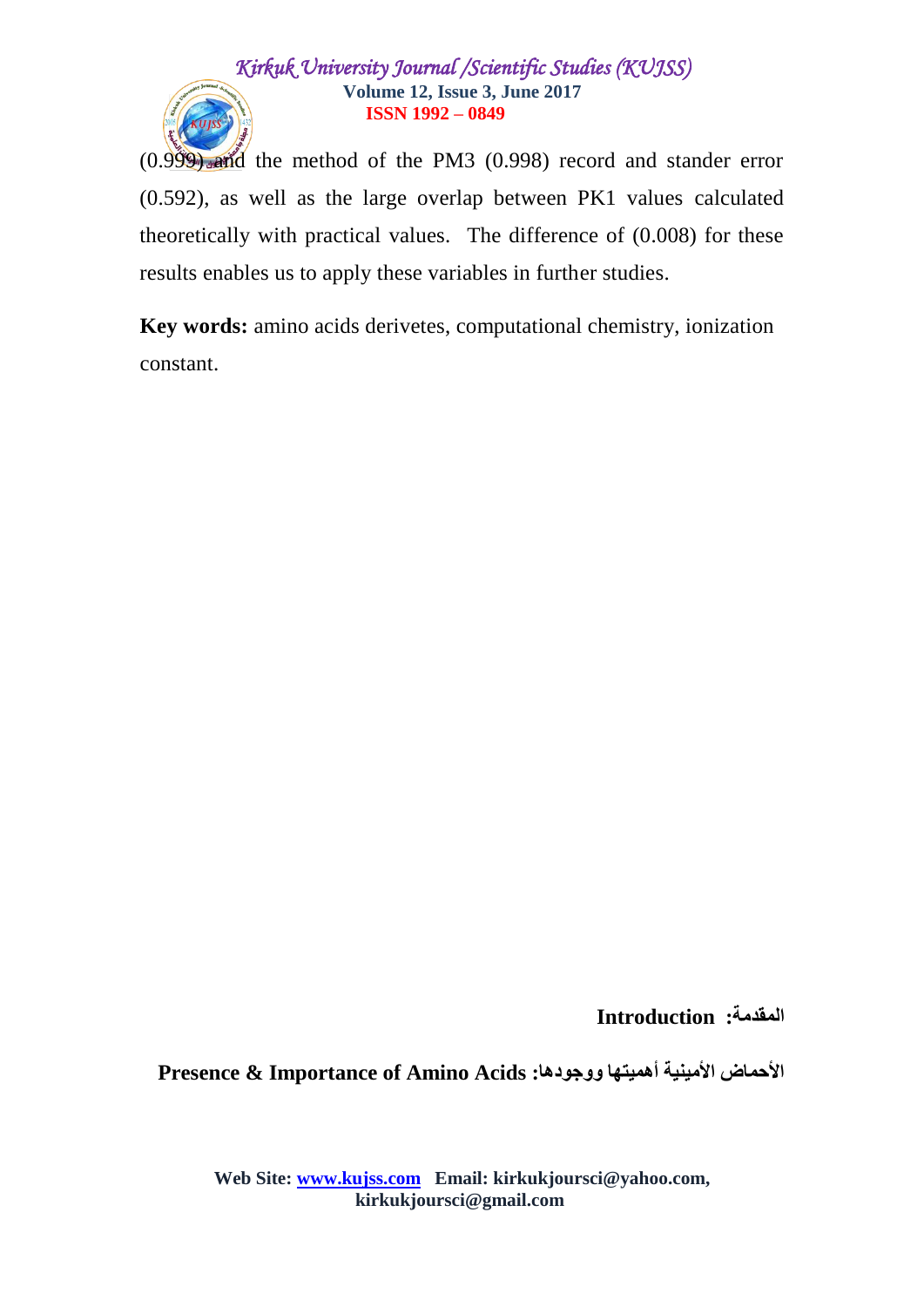تحتل الأحماض الأمينية موقعا ذا أهمية خاصة في علوم الحياة لانها تعد الرُّكِطات الَّذِنائية الأساسية لجميع البر و تينات كما و تسهم في الو ظـائف الخلو يـة(Cellulary Function) كالتشبيد العضوى (Organo Syntheis) وهي تنظم نمو الخليـة، فضـلا عن ان الأحمـاض الأمينيـة تشارك في التكوين الحياتي للهرمونات والفيتامينات.<sup>[1]</sup>

# **Ionization Constants of Amino Acids :األمينية لألحماض الحأين ثىاتث**

يستعمل مصطلح ثَابت التفكك(dissociation constant) لقيـاس القوة الحامضية أو الْقاعدية ويشار إليه أحيانـا بِثابت التـأين. ويطلق مصـطلح ثابت التـأين(ionazation) في حالـة الأيونات ثنائية القطب وهو الأصبح. <sup>[2]</sup>

وتمتلك الأحماض الأمينية ثلاثة أنواع من ثوابت التأين و هي كما يلي  $\rm{pK_a}$  ويشير إلى  $p{\rm K}_{\rm e}$  تأين مجموعة الكاربوكسيل و ${\rm K}_{\rm b}$  يمثل ثابت تأين مجموعة الأمين، أما النوع الثالث فيشير إلى المجموعة الجانبية R التي تحتوي على مجاميع قابلة للتأين.، كما وقد تتواجد على شكل ايونات ثنائية القطب في الوسط المتعادل<sub>.</sub><sup>[3]</sup>

و بمكن أن تسلك الأحمـاض الأمبنبـة فـي الوسط القاعدي القوى سلو كا حامضبـا إذ تفقد بروتونا للقاعدة وتصبح بشكل ايون سالب (anion)، أما في الوسط الحامضـي القوى فيمكن أن تسلك سلوكا فاعديا وتكتسب بروتونا وتصبح بشكل ايون موجب (cation) ل<sup>4]</sup> وفي المحاليل ذات الوسط المتعادل فان تركيز الايونات ثنائية القطب يبلغ أشده ويمكن توضيح هذا السلوك بالمخطط  $\Lambda$ ( $\Lambda$ )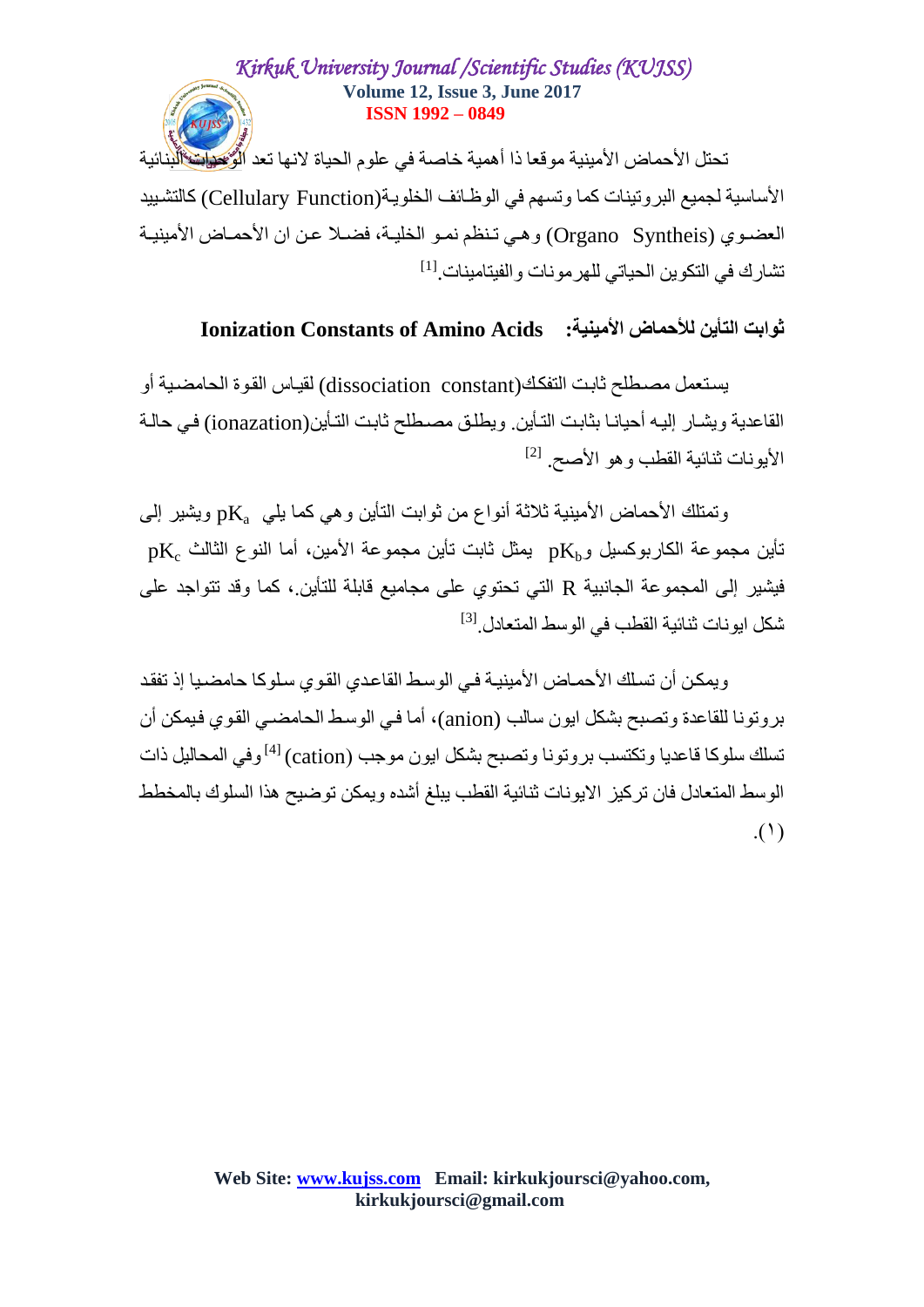

**مخطط )1( شكل األحماض األمينية في االوساط المختمفة الحامضية.**

**الجدول )1( أسماء مشتقات األحماض االمينية وتراكيبها**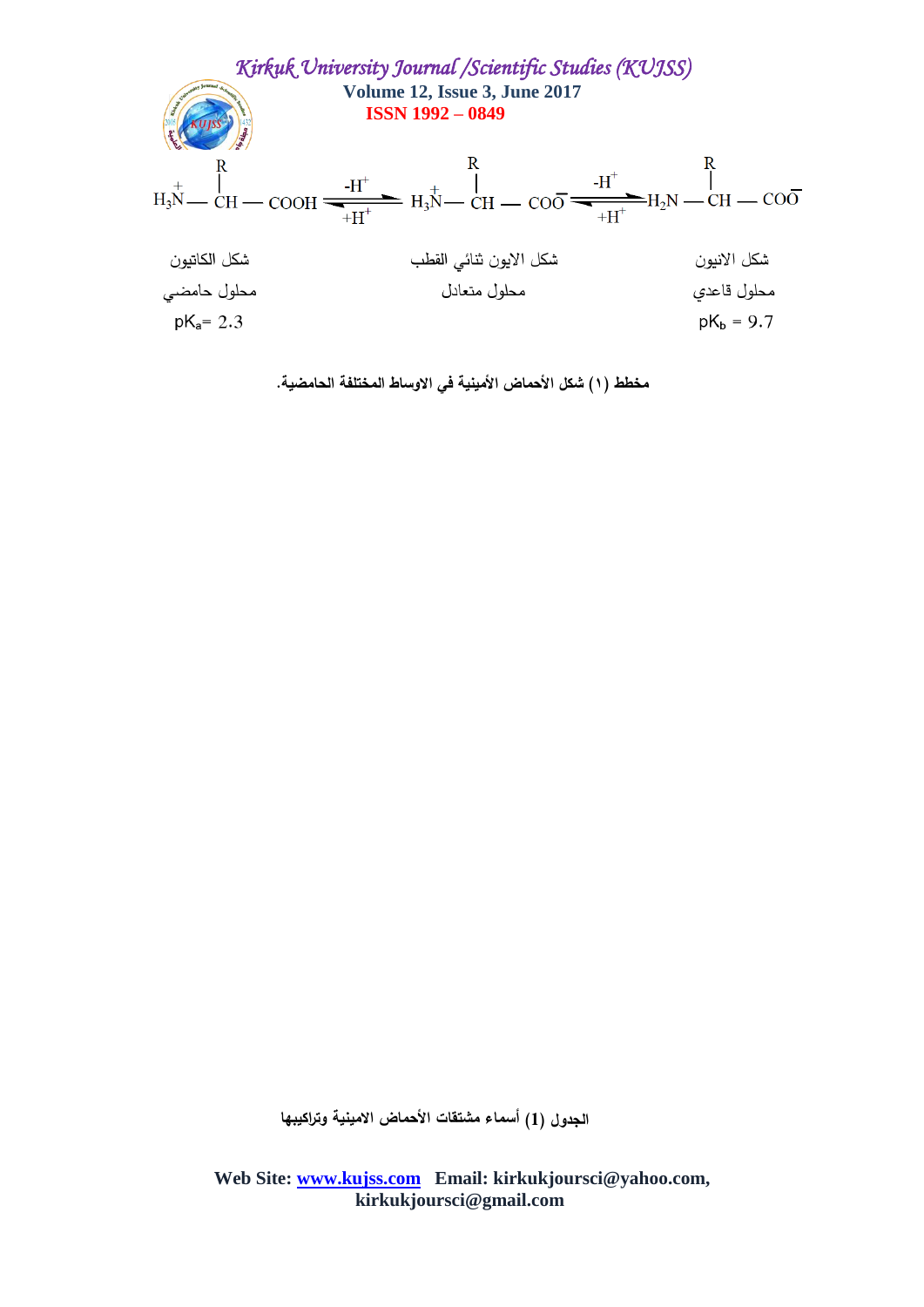**ISSN 1992 – 0849**

| Comp.no          | Compound             | <b>Structure</b>                                                                                                |                                                           |
|------------------|----------------------|-----------------------------------------------------------------------------------------------------------------|-----------------------------------------------------------|
| $\mathbf{1}$     | N-acetyl glycine     | $CH3$ -CO <sub>-</sub> NH <sub>-CH<sub>2</sub>-COOH</sub>                                                       | O<br>OH<br>N<br>O                                         |
| $\sqrt{2}$       | N-acetyl alanine     | CH <sub>3</sub> -CO <sub>-</sub> NH <sub>-CH</sub> (CH <sub>3</sub> )-COOH                                      | $\frac{H}{N}$<br>OН<br>lllinin<br>E<br>ll<br>Ö            |
| $\mathfrak{Z}$   | N-acetylbeta alanine | $CH3$ -CO <sub>-</sub> NH <sub>-CH<sub>2</sub>-CH<sub>2</sub>-COOH</sub>                                        | O<br>O<br>OH.<br>N<br>H                                   |
| 4                | N-acetyl asparagine  | $CH3$ -CO <sub>-</sub> NH <sub>-CH</sub> <sub>-CH<sub>2</sub>-CO<sub>-</sub></sub><br>$(NH2))$ <sub>-COOH</sub> | OH.<br>$\mathbf{O}_1$<br>O<br>NH <sub>2</sub><br>Ν        |
| $\sqrt{5}$       | N-acetyl glutamine   | $CH_3$ <sub>-CO</sub> -NH <sub>-CH</sub> <sub>(CH<sub>2</sub>-CH<sub>2</sub>-</sub><br>CO_NH)_COOH              | $H_2N$<br>OH<br>ö                                         |
| 6                | N-acetyl lycine      | $CH_3$ -CO-NH <sub>-</sub> (CH <sub>2</sub> ) <sub>4</sub> -CH(NH <sub>2</sub> )-<br>COOH                       | 뷰<br>OH<br>δ<br>$\overline{\mathrm{NH}}_{2}$              |
| $\boldsymbol{7}$ | N-acetyl histidine   | $CH3$ -CO <sub>-</sub> NH <sub>-</sub> CH <sub>(CH<sub>2-</sub>pH)<sub>-</sub></sub><br>COOH                    | ö<br>$\overline{\mathsf{N}}$<br>ЮH<br>Å<br>ő<br><b>NH</b> |

**الكيمياء الحسابية: Chemistry Computational**

تعد الكيمياء الحسابية احد فروع الكيمياء الفيزياوية (الكيمياء النظرية) ومنها ميكانيك الكم(Quantum mechanics) والميكانيك الجزيئي (<sup>6]</sup>Molecular mechanics التي ا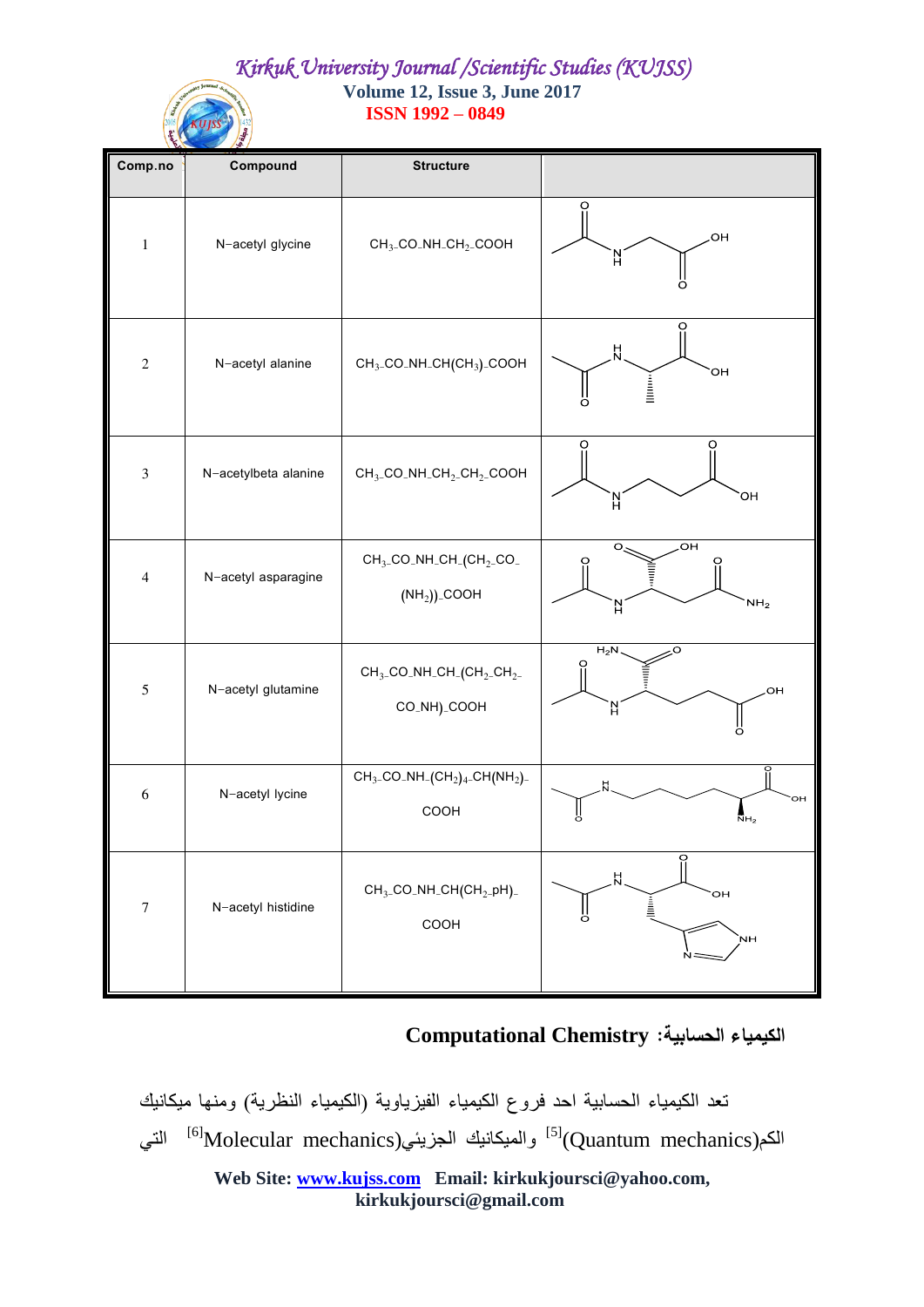هدفها هو إيجاد أهم الصفات التي تخص المركب الكيميائي ومقارنتها مع القيم المُقَا<del>لِمِيَّ بِال</del>ْظُّرِ ائق العملية، وتعد احد الفر و ع الأساسية في البحوث التي تستخدم في التحليل و التشخيص و في مساندة التجارب التطبيقية العملية <sup>[7]</sup>. إن مصطلح الكيمياء النظرية Theoretical Chemistry يمكن أن يقدم بأنه وصفا رياضيا للكيمياء الحسابية Computational Chemistry <sup>[9,8]</sup> .ومن اهم هذه المتغير ات هي الكثافة الالكترونية Electronic Density والتي تمثل مربع الدالة الموجية ( Ψ ) والتي تشير إلى احتمالية تواجد إلكترون في منطقة محيط النواة أو على أي ذرة في الْجِزِ بِئَةِ [10]، وقوى فاندر فالز ۖ وثَّنائي القطب وطاقة الاعاقة الفر اغبة فضلا عن بعض المتغير ات الطاقية ومنها قيم الهومو واللومو,ويمثل (HOMO) اعلى مدار اوربيتالي جزيئي متاصر مشغول اذ يمثِّل بجهد التأين (ionization potential) وهو اقل طاقة لنزع الإلكترون من المدار الأوربيتال الخارجي ويحول المركب إلى الحالة المؤكسدة إما (LUMO) فهي تمثل أوطأ مدار اور بيتالي جزبئي غير تاصري فارغ وتدعى (الألفة الإلكترونية) (Electronic affinity) و هي أقل طاقة ممكنة (لازمة)لأكساب الكترون الي المدار غير التأصري<sup>[11]</sup> ،كذلك بعض المتغيرات المحسوبة من هذه المتغيرات الطاقية ومنها( الصلابة )( m)(Hardness) (η) لِ<sup>12]</sup> والجهد الالكتروني الكيميائي (Electronic Chemical Potential) ( µ) ودَليل الالكتروفيلية الكروي(Global Elctrophilicity Index (W) ،والتي تحسب من العلاقات التالية:

$$
\eta = 1/2(E_{LUMO} - E_{HOMO}) \dots (1)
$$
  
\n
$$
W = \frac{\mu^{2}}{2\eta} \dots (2)
$$
  
\n
$$
\mu = 1/2(E_{HOMO} + E_{LUMO}) \dots (3)
$$

**الجزء النظري**

**الحساتات النظرية : Calculation Theoretical**

وقد تـم انجـاز الحسـابات النظر بـة وبطـر ق مختلفـة منهـا(AM1) و (PM3) و -HF) 6.31G(d))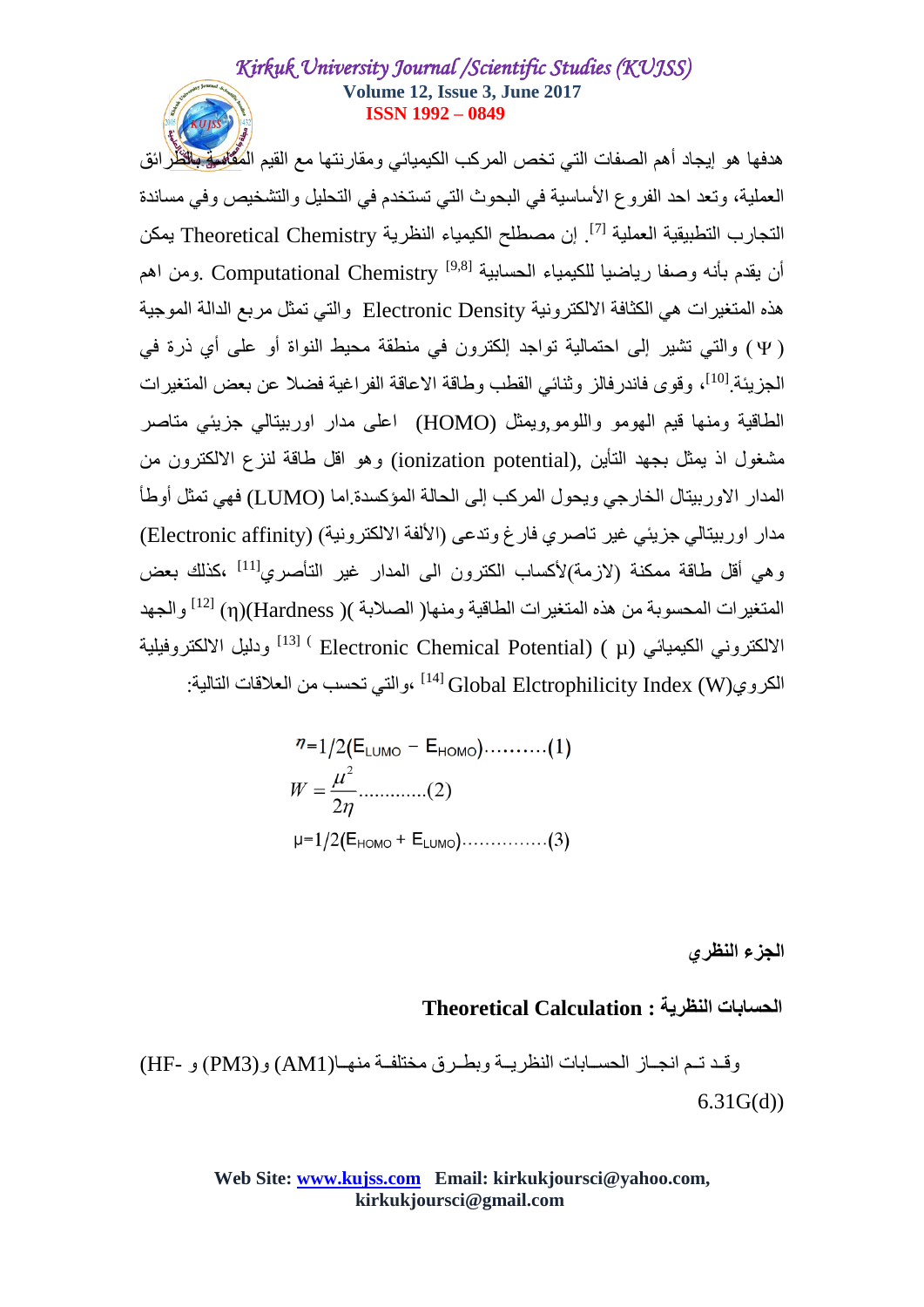و (DFT- (B3LYP/ 6.31G(d)) و (MP2-6.31G(d)) وباستخدام برناهُمُجَ (Chem  $\cdot$  حسب الخطو ات الآتية $\rm{of}$ fice2015  $\rm{Gaussian}$ 3)

- ا- رسمت الصيغة الجزيئية ل باستخدام برنامج ( Chem. draw)
- ٢- أجراء عملية تهيئة الجزيئة للحسابات باستخدام ايعاز Clean Up
	- ٣- أجريت عملية تخفيض الطاقة باستخدام برنامج (2MM) .
- ٤ تم أجر اء الحسابات حسب كل طر يقة من الطر ائق المذكور ة أُعلاه.
- 0- تؤخذ بعض المتغير ات ذات العلاقة بالثوابت المراد در استها ومنها (الشحنة ، تداخلات فاندر فالز ، أعلي مستوى طاقي مشغول HOMO ، أوطئ مستوى طاقي فارغ LUMO ) من نتائج البر نامج

تؤخذ المتغيرات في الخطوة (٤) ويتم معالجتها في برنـامج of Society Science SPSS) Statistical program) للحصبول على أفضل هذه المتغير ات علاقة بِالقيم المر اد حسابها و معر فة مدى ثقل كل منها

### **Results and Discussion :والمناقشة النحائج**

### **الحساتات النظرية : Calculations Theoretical**

في هذه الدر اسة تم حساب بعض المتغير ات الفيز يائية لمشتقات الاحمـاض الأمينيـة قيد الدر اسة وِللمو اقع الفعالة وحسب ما مبين في الشكل (١) ادناه، ومن ثم إيجاد العلاقة بينها وبين قبِم ثو ابت التأبن و بالطر ائق المذكور ة اعلام

$$
\begin{array}{c|c}\n & 0 & 20 \\
 & \parallel & H & 4 & \parallel \\
H_3C - C - N & - CH - C & -OH \\
 & & \parallel & 3\n\end{array}
$$

الشكل (١): المواقع الفعالة المقترحة لمشتقات الاحماض الامينية

إن الْهِدف مِن اختبـار ِ هذه الطر ائـق بِشتمل علـي المقار نـة فبمـا ببنـهـا و ببـان أفضـلبـة كل ظر بِقة من خلال دقة الحسابات و تطابقها مع القيم العملية لحساب ((pKa) ، إن اختيار هذه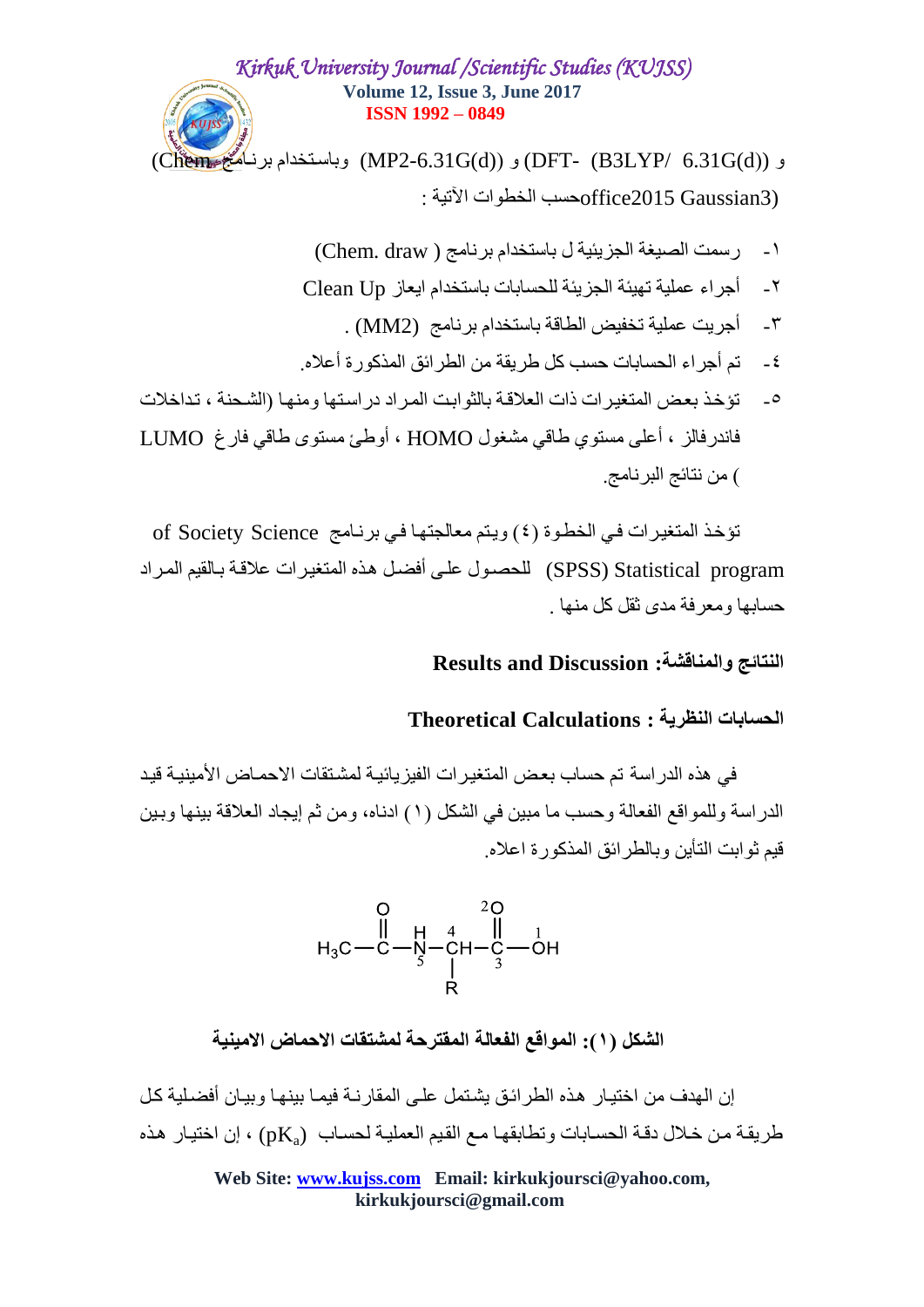# *Kirkuk University Journal /Scientific Studies (KUJSS)* **Volume 12, Issue 3, June 2017 ISSN 1992 – 0849** الطرائق جاء بالاعتماد على كونها الأكثر شبوعا والأكثر استخداما في مثل ه<del>ُنَّاء لِهُ وَ</del>اللَّا مِن الدر اسات و أفضليتها في الحصول على نتائج دقيقة و هذا ما تم ملاحظته في الأدبيات. <sup>[15-19]</sup>

**حساتات نظرية لثعط المحغيرات الفيزيائية لمشحقات االحماض االمينية** 

### **جاثير الشحنات**

تم حساب الشحنات للذر ات في مركز التفاعل لمشتقات الاحماض الامبنبة باستخدام غز ائق ميكانيك الكم الخمس (AM1.GVP.MP2.DFT.HF) والمدرجة في الجداول (1- $\cdot$ <sup>o</sup>

من ملاحظة قيم الشحنات في الجداول (١-٥) نرى أنها تتغير في نمط معين ويمكن تو ضبح هذا التغير ۖ إذا ما تناولنا أحد المر كبات كمثال على هذا التغير ۖ وتو ضبحه بشكل مفصلٍ وبمقادير كمية . فإذا أخذنا بنظر الاعتبار مركب ن–اسيتايل كلايسين نلاحظ تناقص في قيم الشحنة على ذر ة C4 مع از دياد في قيمة الشحنة على ذر ة النيتر و جين و يعودهذا الى تأثر ها بالمجموعة الجانبية R حيث ان تأثير المجموعة الجانبية R لايتوقف على الذرة المرتبطة بها فقط بل بِتعداها الى ذرة النيتروجين ايضا ذات السالبيةالكهربائية العالية اعلى من C2 لذلك تمبل ذر ة النبتر و جبن لسحب الشحنة الموجودة على ذر ة C4 باتجاهها لذلك اذا كانت المجمو عة R دافعة للالكترونات فسيؤدي الى زيادة في قيمة الشحنة مليكان على ذرة C4وبالتالي زيادة الشحنة على ذر ة النيتر وِجين بسبب الفرق في السالبية الكهر بائية بين الذربتين اما الشحنة الالكترونية على ذرة الكربون C3 نتناقص لقربها من ذرتي الأوكسيجين (O1,O2) في مجموعة الكاربوكسيل ذات السالبية الكهربائية العالية ، وفيما يلاحظ زيادة الشحنة على ذرتي (O1,O2) والذرة (N1) بشكل واضح وكما هو متوقع بسبب السالبية ٍ ومِن خلالٍ ملاحظتنا لحر كة الإلكتر و نات على الذر ات الموجودة في مر كز النفاعل بمكن الخر و ج بخلاصة مفادها أن الْحِرِ كَةَ الْأَلكتر ونيةً و على الرُّ غم من كون هذه الأنظمة اليفاتية فإنها لا تتوقف على الذر ات المجاورة وإنما تتعداها كي تصل إلى أبعد من ذلك وهذا يمكن إثباته من نقصان الشحنة الالكترونية على الذرة (C3) وزيادتها على الذرات الطرفية (O1,O2) وبشكل بختلف عما هو متوقع فيما لو كانت هذه المجاميع معزولة .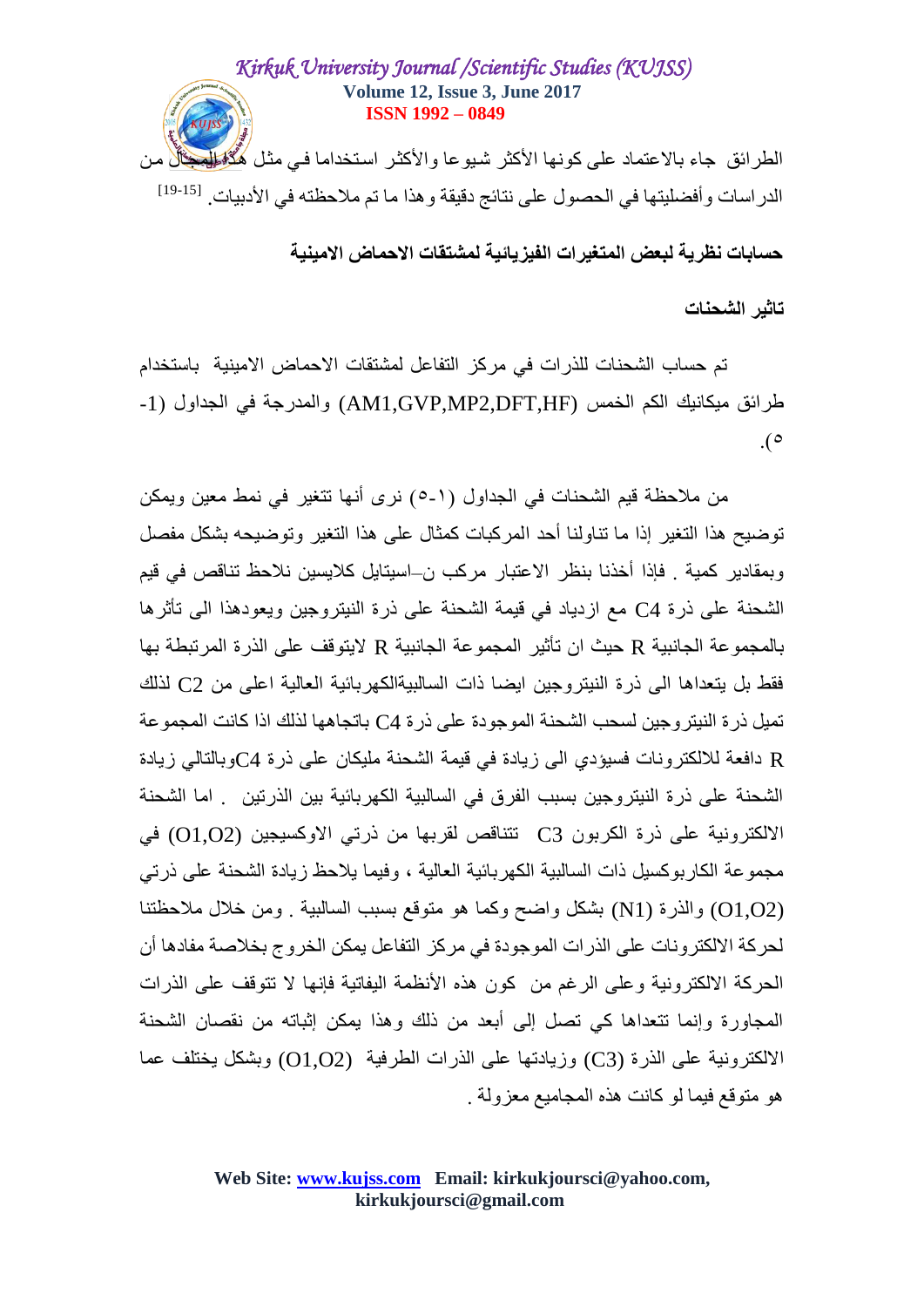

**الجدول )2( المتغيرات الفيزيائية المحسوبة نظريا لمشتقات االحماض االمينية بطريقة 1AM**

| Comp.                   |             |             |                | Charge on atom |                |           | S.E    | Dipol-       | <b>VDW</b> |
|-------------------------|-------------|-------------|----------------|----------------|----------------|-----------|--------|--------------|------------|
|                         | <b>O1</b>   | $\Omega$    | C <sub>3</sub> | C <sub>4</sub> | N <sub>5</sub> | <b>H6</b> |        | <b>Dipol</b> |            |
| 1                       | $-0.301028$ | $-0.350879$ | 0.288915       | $-0.011453$    | $-0.403800$    | 0.243231  | 0.0840 | $-0.1220$    | 0.8437     |
| $\mathbf{2}$            | $-0.310771$ | $-0.362440$ | 0.297652       | 0.030367       | $-0.396023$    | 0.242134  | 0.1749 | $-0.1874$    | 1.9922     |
| 3                       | $-0.294816$ | $-0.364396$ | 0.308004       | $-0.010425$    | $-0.397456$    | 0.239368  | 0.1310 | $-2.8717$    | 1.7817     |
| $\overline{\mathbf{4}}$ | $-0.282489$ | $-0.346674$ | 0.292512       | 0.021914       | $-0.379647$    | 0.246062  | 0.2700 | $-4.2850$    | 0.1940     |
| 5                       | $-0.317164$ | $-0.339469$ | 0.296396       | 0.043684       | $-0.409001$    | 0.248660  | 0.3739 | $-2.5429$    | 1.1556     |
| 6                       | $-0.300622$ | $-0.320211$ | 0.312353       | $-0.016250$    | $-0.390533$    | 0.276642  | 0.4807 | $-5.4252$    | 5.3682     |
| $\overline{7}$          | $-0.462807$ | $-0.351204$ | 0.388320       | 0.031297       | $-0.388767$    | 0.352607  | 0.3899 | $-0.5245$    | 1.0688     |

- (,O1,O1,C3,C4) Charge in carbonyl group in Coulum.

- ( N ) Charge in amine group in Coolum.
- (S.E ) Steric Energy in Kcal / mole.
- ( VDW) Vander Waalez interaction.

| Comp                    |             |             |                | Charge on atom |                |           | S.E    | Dipol-       |            |
|-------------------------|-------------|-------------|----------------|----------------|----------------|-----------|--------|--------------|------------|
|                         | $\Omega$    | $\Omega$    | C <sub>3</sub> | C <sub>4</sub> | N <sub>5</sub> | <b>H6</b> |        | <b>Dipol</b> | <b>VDW</b> |
| 1                       | $-0.291708$ | $-0.383921$ | 0.360410       | $-0.073720$    | $-0.029133$    | 0.226760  | 0.0840 | $-0.1220$    | 0.8437     |
| $\mathbf{2}$            | $-0.301667$ | $-0.365108$ | 0.369705       | $-0.070675$    | $-0.016970$    | 0.227741  | 0.1749 | $-0.1874$    | 1.9922     |
| 3                       | $-0.284185$ | $-0.401223$ | 0.380351       | $-0.068187$    | $-0.026807$    | 0.222182  | 0.1310 | $-2.8717$    | 1.7817     |
| $\overline{\mathbf{4}}$ | $-0.268661$ | $-0.381444$ | 0.366715       | $-0.073976$    | $-0.010448$    | 0.226617  | 0.2700 | $-4.2850$    | 0.1940     |
| 5                       | $-0.303421$ | $-0.372839$ | 0.367570       | $-0.054807$    | $-0.039168$    | 0.231365  | 0.3739 | $-2.5429$    | 1.1556     |
| 6                       | $-0.305727$ | $-0.361548$ | 0.380560       | $-0.07994$     | 0.000197       | 0.247517  | 0.4807 | $-5.4252$    | 5.3682     |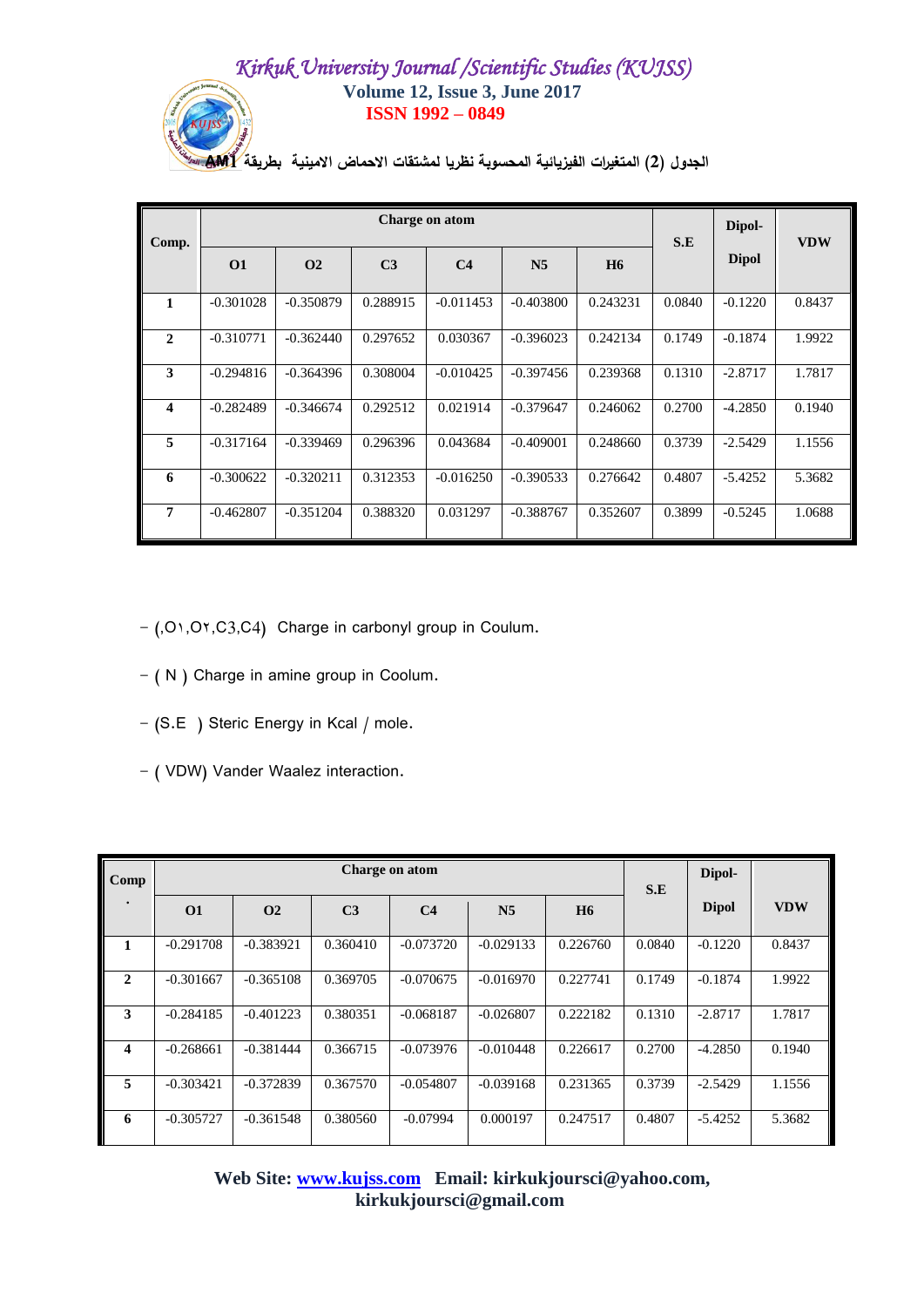

**الجدول )3( المتغيرات الفيزيائية المحسوبة نظريا لمشتقات االحماض االمينية بطريقة 3PM**

### **الجدول )4( المتغيرات الفيزيائية المحسوبة نظريا لمشتقات االحماض االمينية بطريقة 2MP**

| Comp.          |             |             |                | Charge on atom |                |           | S.E    | Dipol-       | <b>VDW</b> |
|----------------|-------------|-------------|----------------|----------------|----------------|-----------|--------|--------------|------------|
|                | <b>O1</b>   | $\Omega$    | C <sub>3</sub> | C <sub>4</sub> | N <sub>5</sub> | <b>H6</b> |        | <b>Dipol</b> |            |
| 1              | $-0.710548$ | $-0.578989$ | 0.785110       | $-0.215510$    | $-0.799055$    | 0.475720  | 0.0840 | $-0.1220$    | 0.8437     |
| $\overline{2}$ | $-0.731920$ | $-0.566154$ | 0.790202       | $-0.043574$    | $-0.827140$    | 0.475307  | 0.1749 | $-0.1874$    | 1.9922     |
| 3              | $-0.705043$ | $-0.592778$ | 0.777117       | $-0.126622$    | $-0.810725$    | 0.469785  | 0.1310 | $-2.8717$    | 1.7817     |
| 4              | $-0.702138$ | $-0.575947$ | 0.787875       | $-0.081013$    | $-0.796795$    | 0.478847  | 0.2700 | $-4.2850$    | 0.1940     |
| 5              | $-0.733866$ | $-0.576371$ | 0.796402       | $-0.064225$    | $-0.822884$    | 0.479552  | 0.3739 | $-2.5429$    | 1.1556     |
| 6              | $-0.745056$ | $-0.583287$ | 0.803366       | $-0.122909$    | $-0.800292$    | 0.516792  | 0.4807 | $-5.4252$    | 5.3682     |
| 7              | $-0.765578$ | $-0.572825$ | 0.824879       | $-0.055088$    | $-0.830406$    | 0.532960  | 0.3899 | $-0.5245$    | 1.0688     |

| Comp.                   |             |             |                | Charge on atom |                |                      | S.E    | Dipol-       | <b>VDW</b> |
|-------------------------|-------------|-------------|----------------|----------------|----------------|----------------------|--------|--------------|------------|
|                         | <b>O1</b>   | $\Omega$    | C <sub>3</sub> | C <sub>4</sub> | N <sub>5</sub> | <b>H<sub>6</sub></b> |        | <b>Dipol</b> |            |
| 1                       | $-0.560382$ | $-0.464514$ | 0.594576       | $-0.227489$    | $-0.578587$    | 0.417816             | 0.0840 | $-0.1220$    | 0.8437     |
| $\overline{2}$          | $-0.581991$ | $-0.457038$ | 0.585473       | $-0.034567$    | $-0.607007$    | 0.416435             | 0.1749 | $-0.1874$    | 1.9922     |
| 3                       | $-0.559950$ | $-0.475327$ | 0.584087       | $-0.136717$    | $-0.591676$    | 0.412180             | 0.1310 | $-2.8717$    | 1.7817     |
| $\overline{\mathbf{4}}$ | $-0.555062$ | $-0.459604$ | 0.573284       | $-0.045405$    | $-0.572313$    | 0.412993             | 0.2700 | $-4.2850$    | 0.1940     |
| 5                       | $-0.583542$ | $-0.465974$ | 0.587354       | $-0.056370$    | $-0.601028$    | 0.419554             | 0.3739 | $-2.5429$    | 1.1556     |
| 6                       | $-0.591233$ | $-0.478245$ | 0.610257       | $-0.150427$    | $-0.581356$    | 0.433614             | 0.4807 | $-5.4252$    | 5.3682     |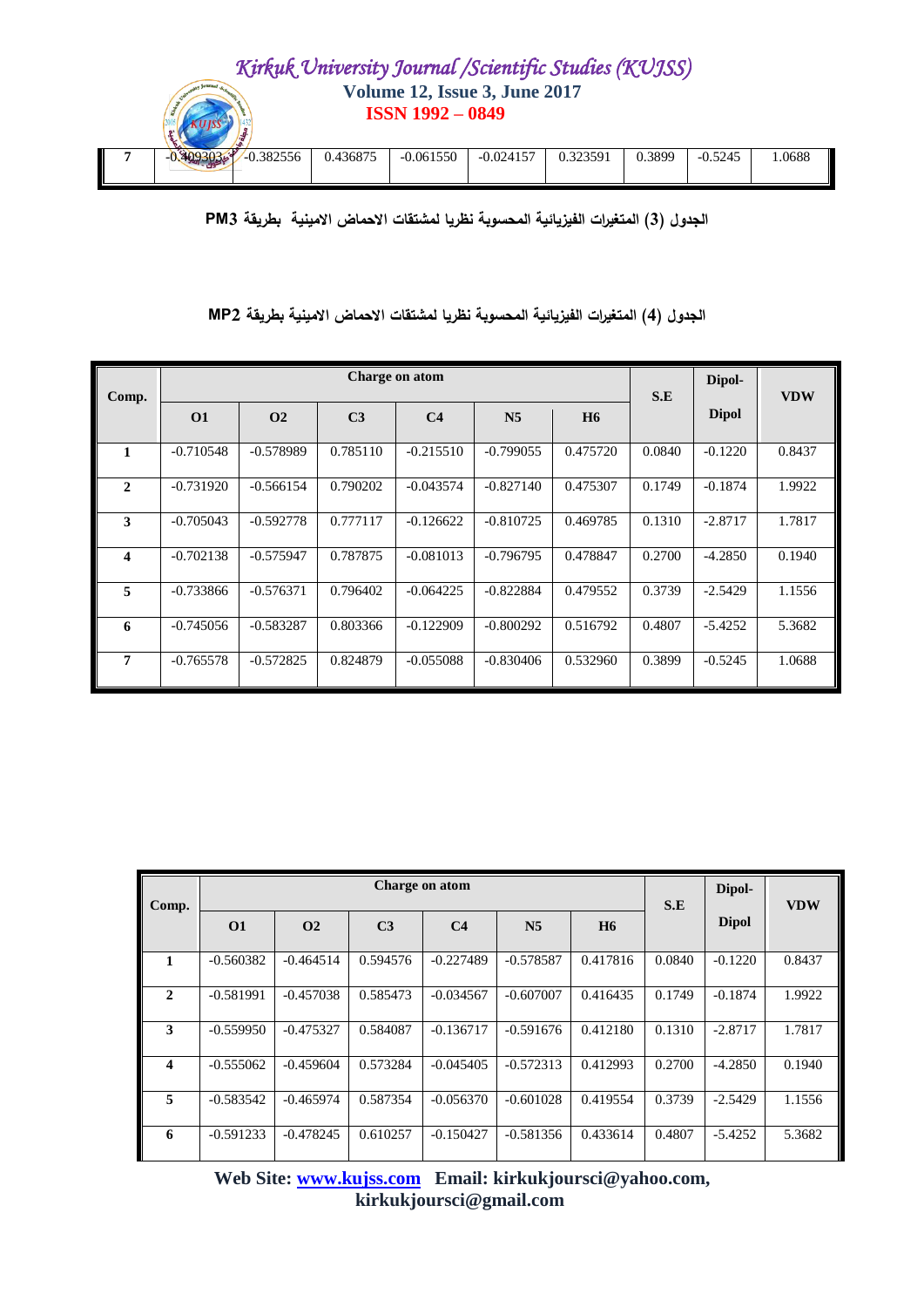

**الجدول )5( المتغيرات الفيزيائية المحسوبة نظريا لمشتقات االحماض االمينية بطريقة DFT**

| Comp.                   |             |                |                | Charge on atom |                |           | S.E    | Dipol-       | <b>VDW</b> |
|-------------------------|-------------|----------------|----------------|----------------|----------------|-----------|--------|--------------|------------|
|                         | <b>O1</b>   | O <sub>2</sub> | C <sub>3</sub> | C <sub>4</sub> | N <sub>5</sub> | <b>H6</b> |        | <b>Dipol</b> |            |
| 1                       | $-0.710548$ | $-0.578989$    | 0.785110       | $-0.215510$    | $-0.799055$    | 0.475720  | 0.0840 | $-0.1220$    | 0.8437     |
| $\mathbf{2}$            | $-0.733192$ | $-0.578540$    | 0.799199       | $-0.046267$    | $-0.821777$    | 0.480483  | 0.1749 | $-0.1874$    | 1.9922     |
| 3                       | $-0.587822$ | $-0.635418$    | 0.735728       | $-0.072354$    | $-0.758659$    | 0.465769  | 0.1310 | $-2.8717$    | 1.7817     |
| $\overline{\mathbf{4}}$ | $-0.719053$ | $-0.581773$    | 0.798438       | $-0.027854$    | $-0.729046$    | 0.474721  | 0.2700 | $-4.2850$    | 0.1940     |
| 5                       | $-0.733866$ | $-0.576371$    | 0.796402       | $-0.064225$    | $-0.822884$    | 0.479552  | 0.3739 | $-2.5429$    | 1.1556     |
| 6                       | $-0.581773$ | $-0.719053$    | 0.789524       | 0.789524       | $-0.805247$    | 0.474721  | 0.4807 | $-5.4252$    | 5.3682     |
| 7                       | $-0.735658$ | $-0.554481$    | 0.770745       | $-0.014728$    | $-0.830093$    | 0.479695  | 0.3899 | $-0.5245$    | 1.0688     |

**الجدول )6( المتغيرات الفيزيائية المحسوبة نظريا لمشتقات االحماض اال بطريقة HF**

الأساس النظر ي الذي سيتم اعتماده في هذه المقارنة هو مدى الاختلافات في توزيع الشحنات علـى الـذر ات فـي مر كـز التفاعل(الشـكل ١) ، إذ أن التبـاين الأكبـر فـي تو ز يـع الشـحنات علـي الذر ات في مركز التفاعل يمثل مدى حساسية الطريقة المعتمدة في هذا النو ع من التطبيق <sup>[20]</sup> . ولأجل توضيح هذه الفروقات بشكل أفضل فقد تم رسم العلاقة بين الشحنات على الذرات ل مقابل كل طريقة من الطرائق الخمس n-acetyl glycine مقابل من الطرائق الخمس (O1,O2,C3,C4,N5) وكما مبين في الشكل (٢).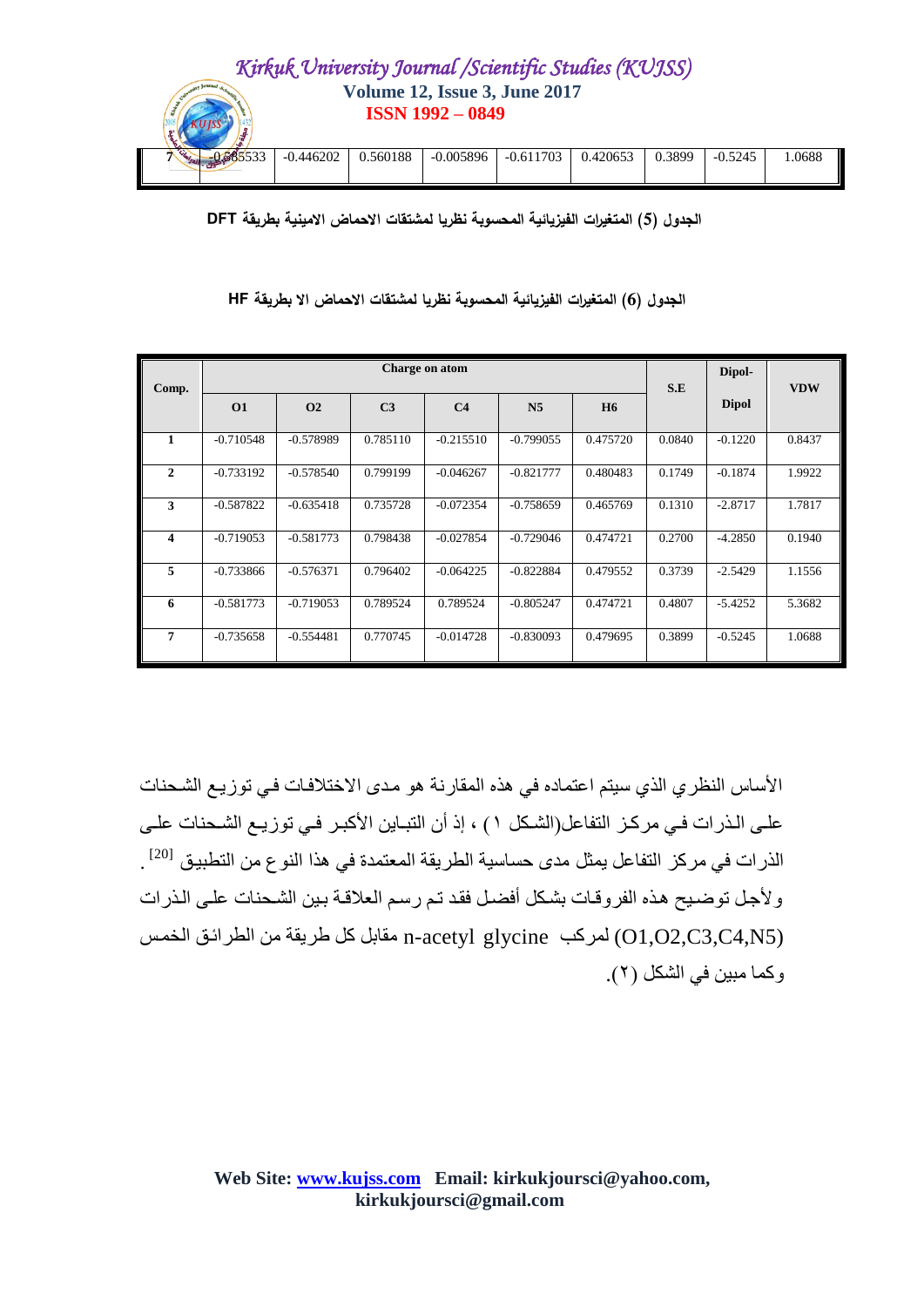

**الشكل )2( :لشحنات عمى ذرات مركز التفاعل لمركب ن-اسيتايل كاليسين المتعادل وبالطرائق الخمس**

إذ يظهر هذا الشكل أن التبـاين فـي قـيم هذه الشـحنات والمحسـوبـة بطريقتـي((3)MP2) و ((4)HF ),(PM3(2)),(DFT(4)) هي الأوسع بمداها إذا ما قورنت مع طرق ((4)OFT(4)),(RM $(1)$ ) وهذا ما يميز ها عن بقية الطرق ويؤ هلها للاستخدام بشكل أوسع ويجعل النتائج المحصلة منها أكثر دقة و تطابقا" و هذا يتفق مع الدر اسات [21] السابقة في هذا المجال على مشتقات الثابو فين و الفيور ان وذلك لكونها أعطت فروقـات كبير ة بـين 3C و الأوكسـجين ذات السـالبية الكهر بـائيـة العالبة

# **جأثير الحرجية الفراغي: Effect Spatial**

إن المقصود بالتر تيب الفر اغي هو الشكل الهندسي الذي يمكن أن تتخذه الأحماض الامينية وتوزيع الذرات في الفراغ والذي تتحكم فيه عوامل مختلفة : الأول منها عامل الإعاقة (زيادة طاقة الجزيئة وتقليل أستقراريتها) والذي يعمل على زيادة دفع الألكترونات للذرات المعاقة بالاتجاه البعيد للتخفيف من حدة الننافر ِ الذي تحدثه هذه المجاميع.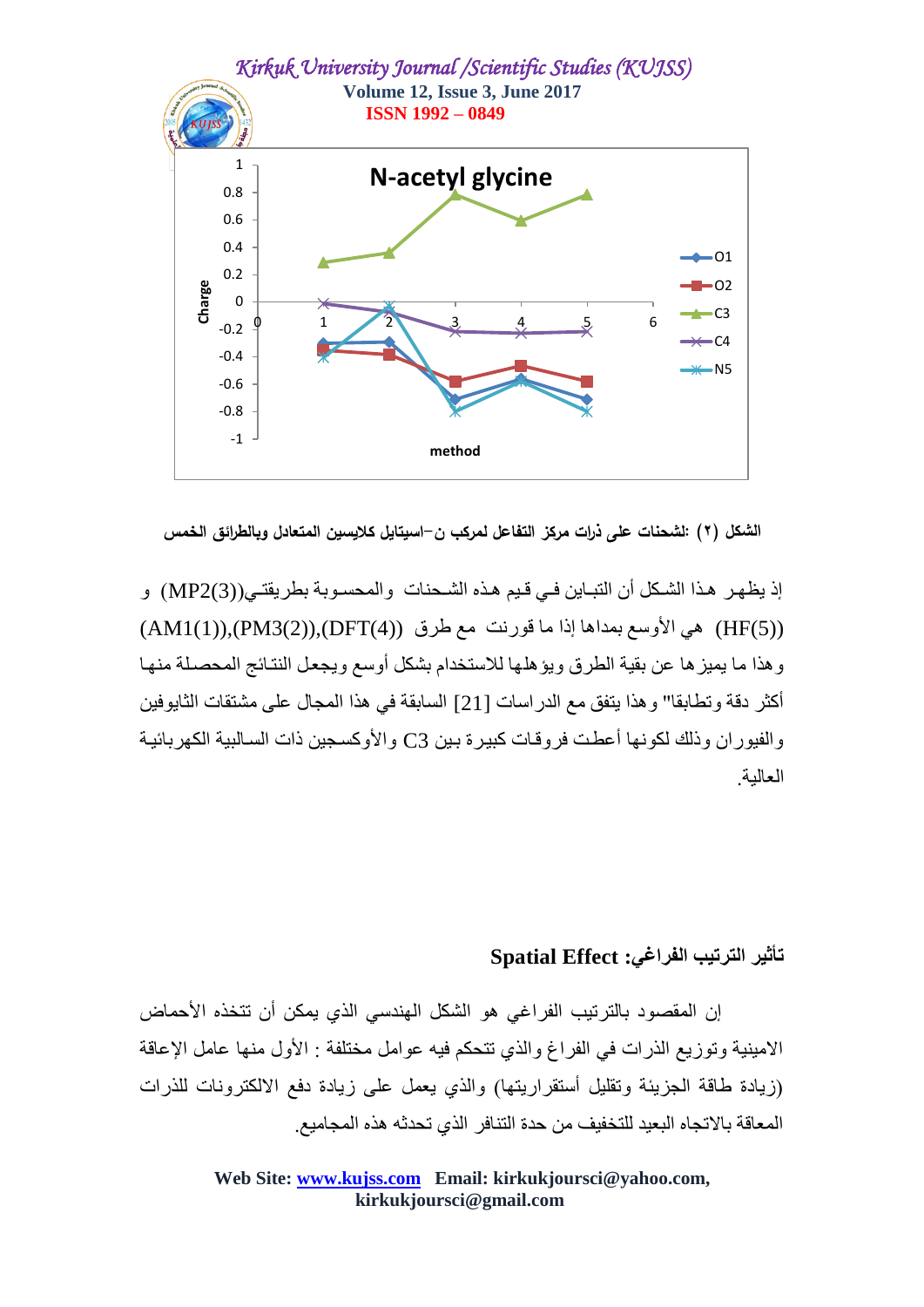التأثير الثاني هو التداخلات الفراغية على اختلافها كالتداخلات من نو ع <mark>گُوَى فلاَ</mark>ذْر فالز والأواصر المهيدر وجينية. وبناء على ما تقدم فقد تم اختيار بعض المتغير ات النظر بة مثل طاقة الإعاقة الفراغية (S.E) وطاقة تداخلات فاندرفالز من نوع ( VDW 1-4 ) وتم حسابها كنموذج لوصف التأثير الذي تحدثه المجاميع المعوضة على مركز التفاعل في الأحماض الامبِنية قيد الدر اسة . قيم هذه المتغير ات مدر جة في الجداول (5-1 ) .

وعند تدقيق النظر في الجداول(١-٥) فنلاحظ ان قيمة طاقة الاعاقة الفر اغية تز داد مع ز بادة حجم المجمو عة المعو ضبة و حسب التر تبب الاتي

| Comp. (1) (2) (3) (4) (5) (6)                 |  |  |  |
|-----------------------------------------------|--|--|--|
| S.E 0.0840 0.1749 0.2700 0.3739 0.3899 0.4807 |  |  |  |

اما في مركب ن- اسبِتابِل ببِتاالِانين فنلاحظ ان فيمة طاقة الإعاقة الفر اغية هي اقل من نِ-اسبِتابِلِ الإنبِنِ لانِ الْهِيئَةِ الَّترِ كيبِيةِ لهِ اكثرِ استقرِ ار يةٍ من الْمرِ كبِ الثّاني فتكونِ طاقتهِ اقل حيث كانت قيمة طاقة الاعاقة الفراغية لمركب ن-اسياتايل بيتا الإنين (0.1310) وقيمتها لمركب ن-اسيتايل الإنين (0.1749) .

اما بِالنسبةُ لقبِم فاندر فالز ۖ فتتفاوت حسبِ المجموعة المعوضية والهبِئة الفر اغبة للمركبات وكذلك بالاعتماد على المركبات التي تكون تاصر بيني(inter-molecular) تكون اكثر استقرارا من المركبات التي تكون ضمني(intra-molecular) فتكون قيمة فاندرفالز لها اكبر

إن ما تم ذكره أعلاه ينطبق على النتائج المحصلة بالطرائق الأخرى (AM1,PM3,MP2,HF) والتي تم استخدامها وهذا يؤكد على أن النتائج أعلاه تتماشى مع الأسس الكبمبائية المعر وفة

**الجدول )7( قيم المتغيرات الطاقية المحسوبة نظريا لمشتقات االحماض االمينية بطريقة 1AM**

| Comp. | <b>HOMO</b> | <b>LUMO</b> |         | μ       | W        |
|-------|-------------|-------------|---------|---------|----------|
|       | $-0.37997$  | 0.03559     | 0.20778 | 0.0861  | 0.017837 |
|       | $-0.37930$  | 0.03036     | 0.20483 | 0.08724 | 0.018576 |
|       | $-0.37292$  | 0.03069     | 0.20181 | 0.08556 | 0.018137 |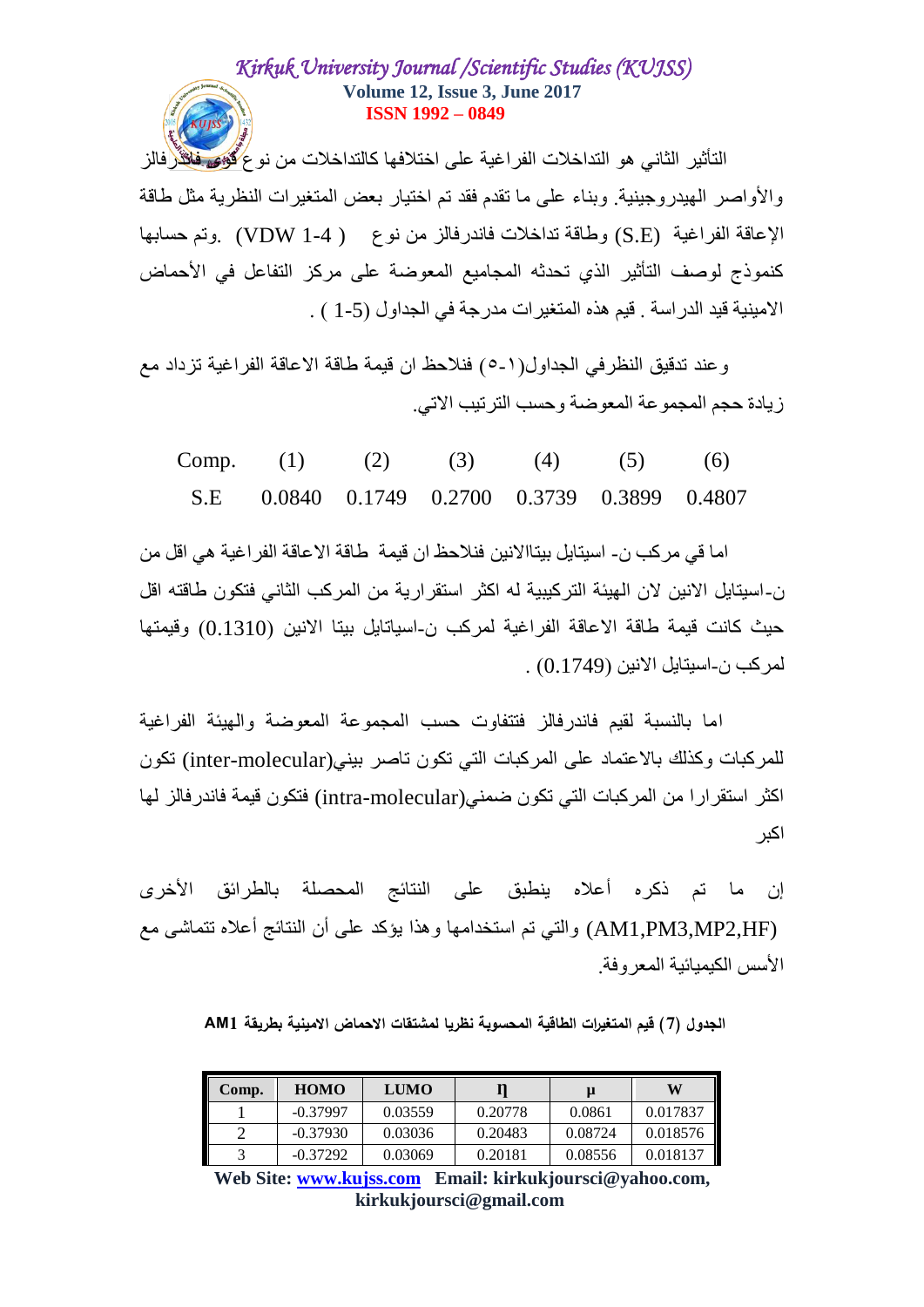| $\sqrt{2}$ |            |         |         |         |          |
|------------|------------|---------|---------|---------|----------|
|            | $-0.38286$ | 0.01532 | 0.19909 | 0.09189 | 0.021204 |
|            | $-0.38032$ | 0.02639 | 0.20336 | 0.08848 | 0.01925  |
| n          | $-0.37417$ | 0.04854 | 0.21136 | 0.08141 | 0.015678 |
|            | $-0.32484$ | 0.02750 | 0.17617 | 0.07434 | 0.015683 |

**الجدول )8( قيم المتغيرات الطاقية المحسوبة نظريا لمشتقات االحماض االمينية بطريقة 3PM** 

| Comp.                    | <b>HOMO</b> | <b>LUMO</b> | Л       | μ          | W        |
|--------------------------|-------------|-------------|---------|------------|----------|
|                          | $-0.36309$  | 0.02790     | 0.1955  | $-0.1676$  | 0.071838 |
| $\mathcal{D}$            | $-0.36224$  | 0.02317     | 0.19271 | $-0.16954$ | 0.074575 |
| 3                        | $-0.35436$  | 0.02276     | 0.18856 | $-0.1658$  | 0.072894 |
| 4                        | $-0.35912$  | 0.01580     | 0.18746 | $-0.17166$ | 0.078596 |
| $\overline{\phantom{0}}$ | $-0.36357$  | 0.01889     | 0.19123 | $-0.17234$ | 0.077658 |
| 6                        | $-0.36512$  | 0.03654     | 0.20083 | $-0.16429$ | 0.067199 |
|                          | $-0.32953$  | 0.01251     | 0.17102 | $-0.15851$ | 0.073458 |

**الجدول )9( قيم المتغيرات الطاقية المحسوبة نظريا لمشتقات االحماض االمينية بطريقة 2MP**

| Comp. | <b>HOMO</b> | <b>LUMO</b> |         | μ          | W        |
|-------|-------------|-------------|---------|------------|----------|
|       | $-0.39826$  | 0.16989     | 0.28408 | $-0.11419$ | 0.022949 |
| 2     | $-0.39349$  | 0.16586     | 0.27968 | $-0.11382$ | 0.023159 |
| 3     | $-0.38377$  | 0.16613     | 0.27495 | $-0.10882$ | 0.021534 |
| 4     | $-0.39600$  | 0.15203     | 0.27402 | $-0.12199$ | 0.027152 |
| 5     | $-0.39497$  | 0.15803     | 0.2765  | $-0.11847$ | 0.02538  |
| 6     | $-0.39244$  | 0.17485     | 0.28365 | $-0.1088$  | 0.020865 |
|       | $-0.28542$  | 0.13363     | 0.20953 | $-0.0759$  | 0.013745 |

**الجدول )10( قيم المتغيرات الطاقية المحسوبة نظريا لمشتقات االحماض االمينية بطريقة DFT**

| Comp. | <b>HOMO</b> | <b>LUMO</b> | η      | μ         | W      |
|-------|-------------|-------------|--------|-----------|--------|
|       | $-0.25080$  | 0.0003      | 0.1271 | $-0.1267$ | 0.0632 |
| 2     | $-0.24841$  | $-0.0046$   | 0.1219 | $-0.1265$ | 0.0656 |
| 3     | $-0.24032$  | $-0.0055$   | 0.1174 | $-0.1229$ | 0.0643 |
| 4     | $-0.24379$  | 0.0090      | 0.1264 | $-0.1174$ | 0.0545 |
|       | $-0.24923$  | $-0.0098$   | 0.1197 | $-0.1295$ | 0.0701 |
| 6     | $-0.23660$  | 0.0160      | 0.1263 | $-0.1103$ | 0.0482 |
|       | $-0.20671$  | $-0.0185$   | 0.0941 | $-0.1126$ | 0.0674 |

**الجدول )11( قيم المتغيرات الطاقية المحسوبة نظريا لمشتقات االحماض االمينية بطريقة HF**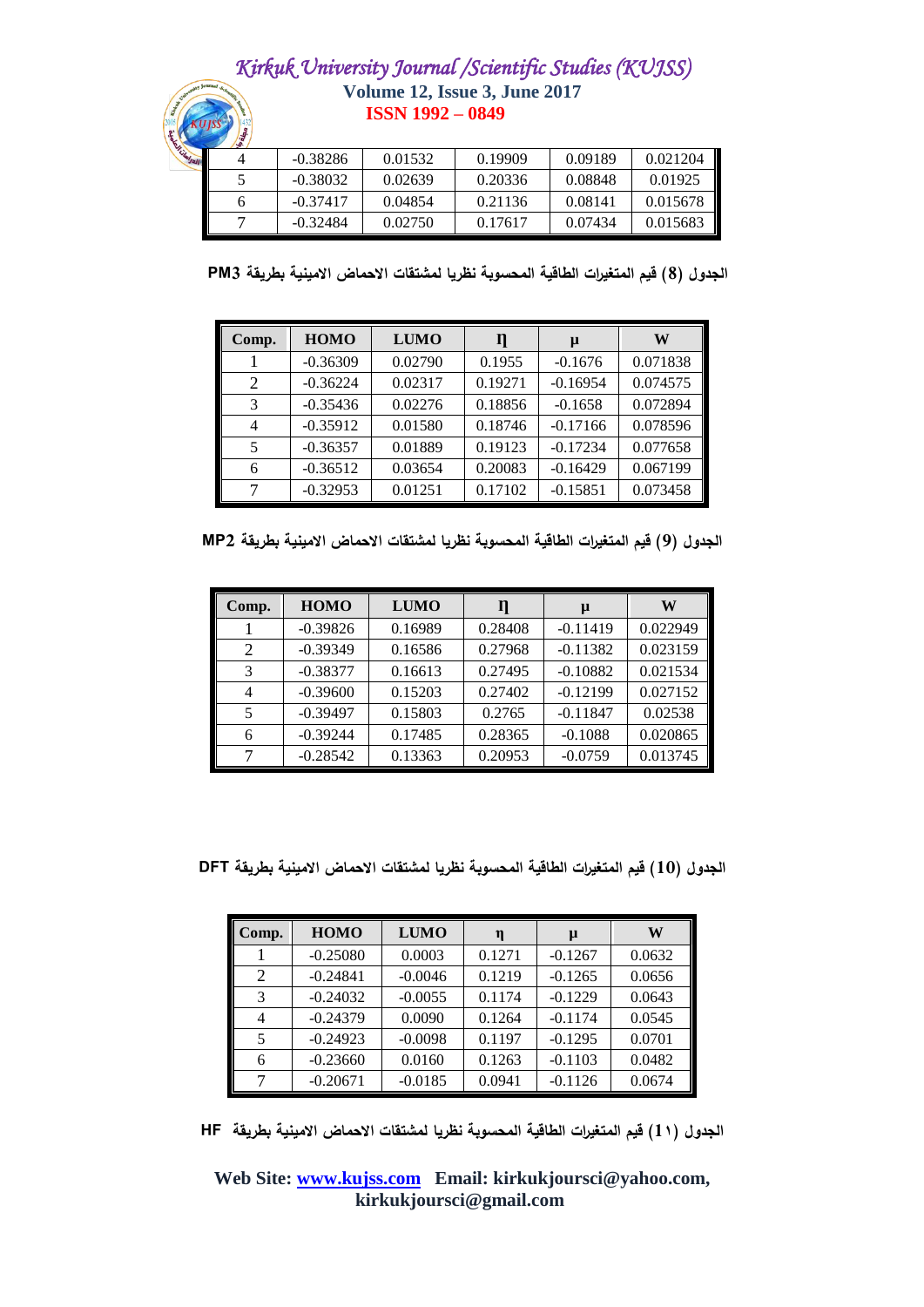| $55^{6}$ | Comp.          | <b>HOMO</b> | <b>LUMO</b> | n       | μ          | W        |  |  |
|----------|----------------|-------------|-------------|---------|------------|----------|--|--|
|          |                | $-0.39826$  | 0.16989     | 0.28408 | $-0.11419$ | 0.022949 |  |  |
|          | 2              | $-0.39404$  | 0.16174     | 0.27789 | $-0.11615$ | 0.024274 |  |  |
|          | 3              | $-0.38417$  | 0.15641     | 0.27029 | $-0.11388$ | 0.02399  |  |  |
|          | $\overline{4}$ | $-0.39511$  | 0.16183     | 0.27847 | $-0.11664$ | 0.024428 |  |  |
|          | 5              | $-0.39497$  | 0.15803     | 0.2765  | $-0.11847$ | 0.02538  |  |  |
|          | 6              | $-0.39511$  | 0.16183     | 0.27847 | $-0.11664$ | 0.024428 |  |  |
|          | 7              | $-0.29322$  | 0.14920     | 0.22121 | $-0.07201$ | 0.011721 |  |  |

لقد تم أيجاد العلاقة بين كل من المتغيرات مع بعضها وبطريقة MP2 كنموذج ولمشتقات الأحماض الأمينية و نتائج هذه العلاقات أدرجت في الجداول ادناه

الجدول (12) قيم معامل الارتباط للعلاقة بين المتغيرات المحسوبة لمشتقات الاحماض الامينية مع بعضها بطريقة–٢

**MP**

| المتغيرات      | <b>O1</b> | <b>O<sub>2</sub></b> | C <sub>3</sub> | C <sub>4</sub> | N <sub>5</sub> | <b>H6</b> | <b>SE</b>    | <b>VDW</b> | HO    | <b>LUM</b>   | $\bf H$ | $\mu$ | W |
|----------------|-----------|----------------------|----------------|----------------|----------------|-----------|--------------|------------|-------|--------------|---------|-------|---|
| <b>O1</b>      |           |                      |                |                |                |           |              |            |       |              |         |       |   |
| <b>O2</b>      | 0.396     |                      |                |                |                |           |              |            |       |              |         |       |   |
| C <sub>3</sub> | 0.929     | 0.403                |                |                |                |           |              |            |       |              |         |       |   |
| C <sub>4</sub> | 0.463     | 0.542                | 0.432          |                |                |           |              |            |       |              |         |       |   |
| N <sub>5</sub> | 0.634     | 0.494                | 0.490          | 0.701          |                |           |              |            |       |              |         |       |   |
| <b>H6</b>      | 0.860     | 0.145                | 0.934          | 0.237          | 0.248          | ١         |              |            |       |              |         |       |   |
| <b>SE</b>      | 0.712     | 0.105                | 0.740          | 0.453          | 0.158          | 0.756     | $\mathbf{1}$ |            |       |              |         |       |   |
| <b>VDW</b>     | 0.376     | 0.276                | 0.173          | 0.077          | 0.155          | 0.400     | 0.503        | 1          |       |              |         |       |   |
| <b>HOM</b>     | 0.703     | 0.200                | 0.817          | 0.351          | 0.569          | 0.762     | 0.338        | 0.151      | 1     |              |         |       |   |
| <b>LUM</b>     | 0.430     | 0.381                | 0.652          | 0.548          | 0.511          | 0.478     | 0.282        | 0.553      | 0.823 | $\mathbf{1}$ |         |       |   |
| H              | 0.656     | 0.255                | 0.805          | 0.415          | 0.574          | 0.714     | 0.335        | 0.261      | 0.989 | 0.898        | 1       |       |   |
| $\pmb{\mu}$    | 0.747     | 0.096                | 0.798          | 0.223          | 0.530          | 0.803     | 0.324        | 0.048      | 0.966 | 0.649        | 0.917   | 1     |   |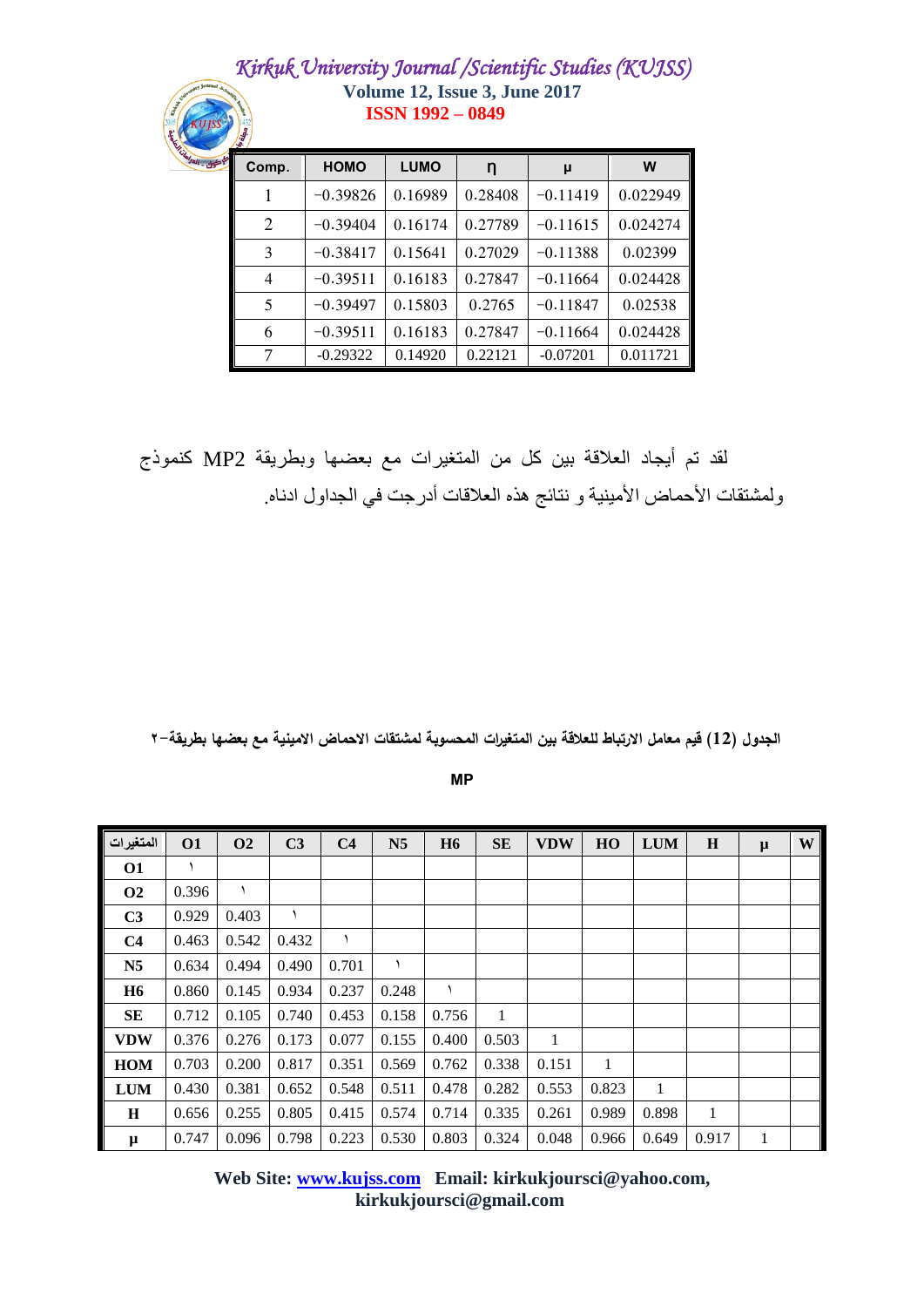| W | $\begin{bmatrix} 0.743 \end{bmatrix}$ $\begin{bmatrix} 0.004 \end{bmatrix}$ 0.737   0.102   0.477   0.791   0.289   0.210   0.887   0.468   0.808   0.976 |  |  |  |  |  |  |
|---|-----------------------------------------------------------------------------------------------------------------------------------------------------------|--|--|--|--|--|--|

اظهر ت النتـائج المبينــة اعـلاه أن هنالك علاقـات جيـدة بـين بعض المتغير ات تتفـاو ت باختلاف قربها وبعدها عن بعضها من حيث الموقع الفراغي والدفع الالكتروني حيث كانت قيم معامل الارتباط في نظرية MP2 بين ذرتي O1 و C3 (0.929) بسبب قرب هذه الذرات معن بعضها وهذا بدوره يبين مدى التاثير الحثي من خلال السحب والدفع للالكترونـات في مشتقات الاحماض الامينية كافة وبين المنغير ات الطاقية المتمثلة بطاقة HOMO و الصلادة (0.989) من جهة وبين الصلادة والجهد الكيميائي (0.917) وهذا يعزي الى اعتمـاد كل منهمـاعلى بعضهما الإخر و التي بدور ها هذه المتغبر ات ومنهـا طاقـة HOMO و التـي تمثّل طـاقـة التـأبن . وقد لوحظ نمط مقارب لهذه العلاقات أيضـا عند حسـابها بطر ائـق (AM1,PM3,HF,DFT) مع تقارب بسيط في قوة العلاقات هذه الدر اسة أظهرت تر ابطـا" و اضـحا" بين قيم المتغير ات المحسوبة الإلكتر ونبة والطاقبة.

**جدول )13( نتائج التحميل االنحداري المتعدد لممتغيرات المستخدمة في حساب قيم PK<sup>a</sup> لمشتقات االحماض االمينية لمطرق كافة.**

| <b>Method &amp;Group</b> | <b>Parameter</b>                           | <b>SE</b> | $\bf{R}$ |
|--------------------------|--------------------------------------------|-----------|----------|
| AM1                      | N <sub>5</sub><br><b>VDW</b>               | 2.847     | 0.997    |
| PM <sub>3</sub>          | N <sub>5</sub><br><b>HOM</b><br><b>LUM</b> | 1.737     | 0.998    |
| MP2                      | N <sub>5</sub><br><b>VDW</b><br><b>HOM</b> | 9.947     | 0.988    |
| <b>DFT</b>               | <b>VDW</b><br><b>HOM</b><br>W              | 0.592     | 0.999    |
| <b>HF</b>                | <b>VDW</b><br><b>HOM</b><br><b>LUM</b>     | 3.499     | 0.991    |

والمعادلة التالية تمثل النموذج المستخدم في حساب قيم pKa بطريقة N-DFT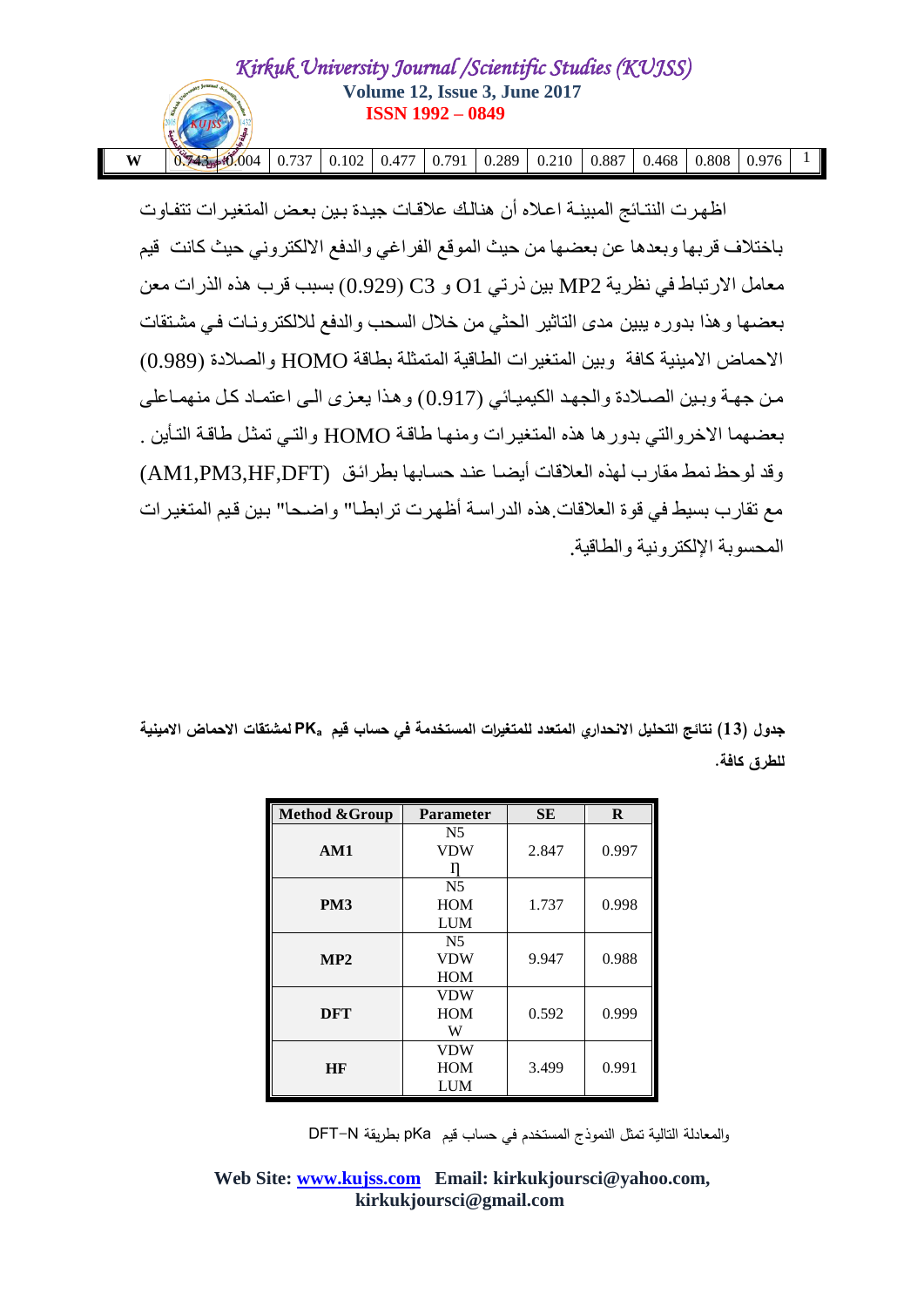

وعند النظر في الجدول السابق يمكن ملاحظة ما يلي:

ان قيمة معامل الار تباط التي تم الحصول عليها في نظرية DFT كانت عالية وتقترب قيمتها من الواحد وهذا يدل على أهمية استخدام هذه المتغيرات في حساب قيمة  $\rm{pK_a}$  ومقارنتها مع القيم المستحصل عليها من الادبيات أما مقدار الخطأ النسبي Standard Error(S.E) للعلاقـة بـين ٍ قيم ثوابـت التـأين و المتغير ات المحسـوبة نظر يـا فـي التحليـل البسـيط كـان قليـل لمشتقات الأحماض الأمينية المتعادلة في نظر ية ال DFT حيث كانت افضل من بقية النظر يات

**حساب ثىاتث الحأين pK<sup>a</sup> لمشحقات االحماض االمينية نظريا**

.

استخدمت نتائج التحليل الإحصائي والمحصل عليها من خلال تحديد المتغير ات المهمة المستخدمة لحساب ثو ابت التأين في حساب القيم النظرية و الفر و قات عن القيم العمليـة المـأخو ذة مِن الأدبيات <sup>[23-23]</sup> وبالطر ائق الخمسة وكما مبين في الجداول (14).

**الجدول )11( قيم pK<sup>a</sup> المحسوبة نظريا والعممية والفرق بينهما لمشتقات االحماض االمينية بالطرائق الخمس**

| Comp.          | AM1                   |                      |               | PM3                               |                                       |               |                 | MP2                  |               |                          | <b>DFT</b>        |               |        | HF                   |               |  |
|----------------|-----------------------|----------------------|---------------|-----------------------------------|---------------------------------------|---------------|-----------------|----------------------|---------------|--------------------------|-------------------|---------------|--------|----------------------|---------------|--|
|                | $\mathbf{pK}_{a}^{*}$ | $\mathbf{pK_a}^{*0}$ | $\Delta pK_a$ | $p_{\frac{1}{s}}$<br>$\mathbf{a}$ | $\mathbf{pK}_{\mathbf{a}}^{\ast\ast}$ | $\Delta pK_a$ | PK <sub>a</sub> | $\mathbf{pK_a}^{*0}$ | $\Delta pK_a$ | $\mathbf{pK}_{a}^{\ast}$ | $\mathbf{pK_a}^*$ | $\Delta pK_a$ | $pK_a$ | $\mathbf{pK_a}^{*0}$ | $\Delta pK_a$ |  |
|                | 3.67                  | 3.774799             | $-0.1048$     | 3.6<br>$\overline{ }$             | 3.647521                              | 0.022479      | 3.67            | 3.806047             | $-0.1360$     | 3.67                     | 3.6444            | 0.02559       | 3.67   | 3.52191              | 0.14808       |  |
| $\overline{2}$ | 3.72                  | 3.684343             | 0.03565       | 3.7<br>$\overline{c}$             | 3.602246                              | 0.117754      | 3.72            | 4.010915             | $-0.2909$     | 3.72                     | 3.8064            | $-0.08642$    | 3.72   | 3.66057              | 0.05942       |  |
| 3              | 4.40                  | 4.144506             | 0.25549       | 4.4<br>$\Omega$                   | 4.546900                              | $-0.1469$     | 4.40            | 4.010449             | 0.38955       | 4.40                     | 4.3336            | 0.06630       | 4.4    | 4.30755              | 0.09245       |  |
| $\overline{4}$ | 3.99                  | 4.016926             | $-0.02693$    | 3.9<br>$\mathbf{Q}$               | 4.047115                              | $-0.05711$    | 3.99            | 4.07888              | $-0.0888$     | 3.99                     | 3.9813            | 0.00864       | 3.99   | 4.38125              | $-0.39125$    |  |
| 5              | 4.43                  | 4.476942             | $-0.04694$    | 4.4<br>$\overline{3}$             | 4.403677                              | 0.026323      | 4.43            | 4.228844             | 0.20115       | 4.43                     | 4.3814            | 0.04854       | 4.43   | 4.22830              | 0.20169       |  |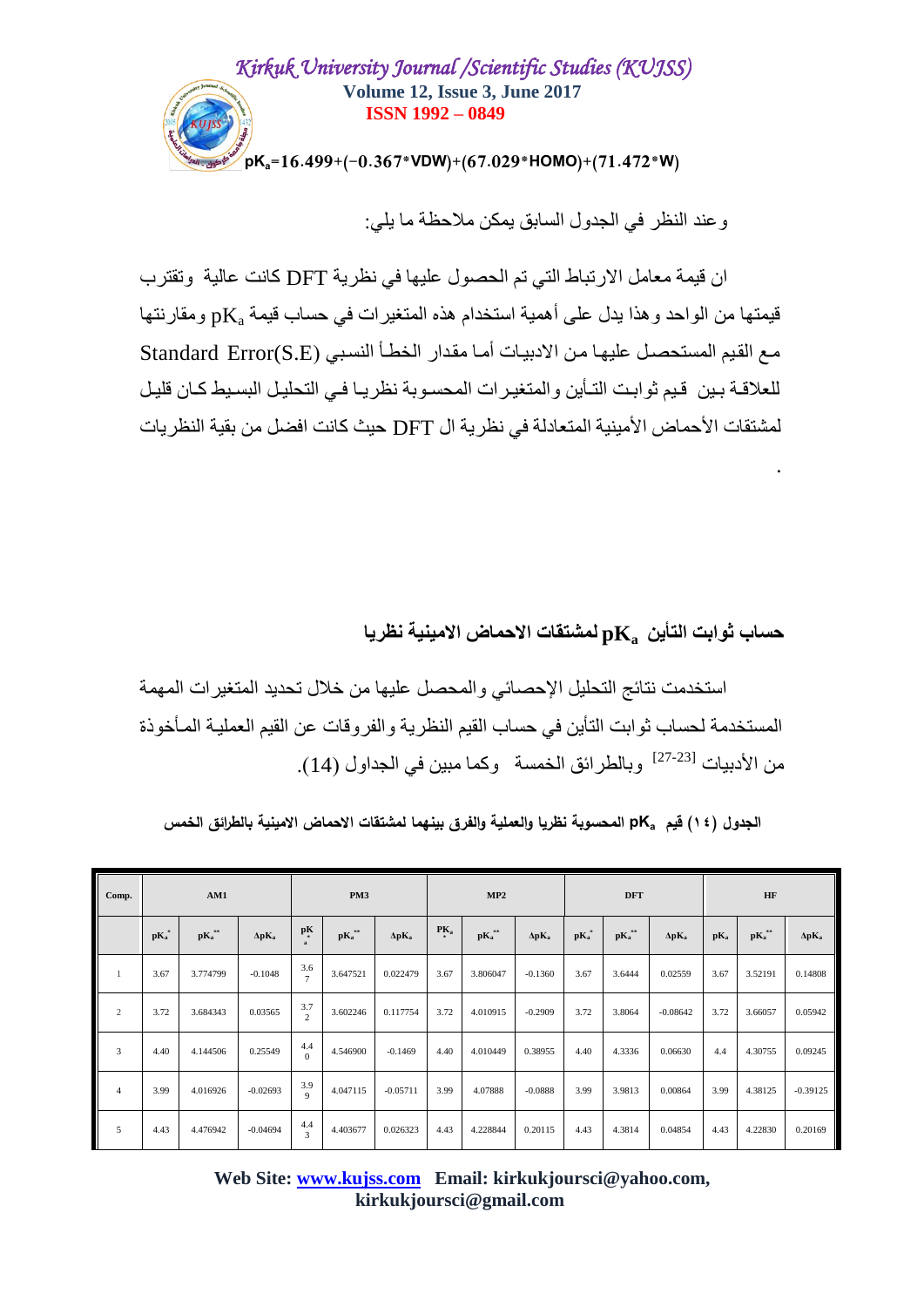| 2.12 | $\sim$<br>$\sim$<br>City 1311 79749 | $-0.05375$ | $\sim$ $\sim$<br>4.1 | 2.124652 | $-0.00465$ | 2.12 | 2.150464 | $-0.0304$ | 2.12 | 2.1147 | 0.00524    | 2.12 | 2.22361 | $-0.10361$ |
|------|-------------------------------------|------------|----------------------|----------|------------|------|----------|-----------|------|--------|------------|------|---------|------------|
| 7.05 | 7.090588                            | $-0.04059$ | 7.0                  | 7.010955 | 0.039045   | 7.05 | 7.089985 | $-0.0399$ | 7.05 | 7.0690 | $-0.01907$ | 7.05 | 7.05617 | $-0.00617$ |

- $pK_a^*$  Experimental Values
- $pK_a^{**}$  Calculated Values
- $\Delta pK_a$  =  $pK_a^*$   $pK_a^*$

و عند النظر إلى هذه الجداول يمكن ملاحظة مدى التطابق الكبير بين قيم ثوابت التأين المحسوبة نظريا مع القيم المستحصلة من الادبيات لطريقة ال $\rm{DFT}$  لمشتقات الاحماض pK $_{\rm a}$ الامبِنية المتعادلة وهذا دليل على دقة المتغيرات المستخدمة في حساب هذه القيم حيث اعطت نظرية ال DFT ادق النتائج في تقارب القيم بين ثوابت التأين النظرية وبين ثوابت التأين ab initio المستحصلة من الادبيات وبصورة عامة فأن نظريات الحسابات الاساسية ab initio (MP2.DFT.HF) كانت نتائجها أدق من نظريات الحسابات الشبه التجريبية semi empirical) واعطت نظرية ال DFT افضل وأدق النتائج ونسبة الخطأ فيها قليلة جدا وكان تسلسل النظريات من حيث الافضلية كالاتي :

DFT>HF>MP2>AM1>PM3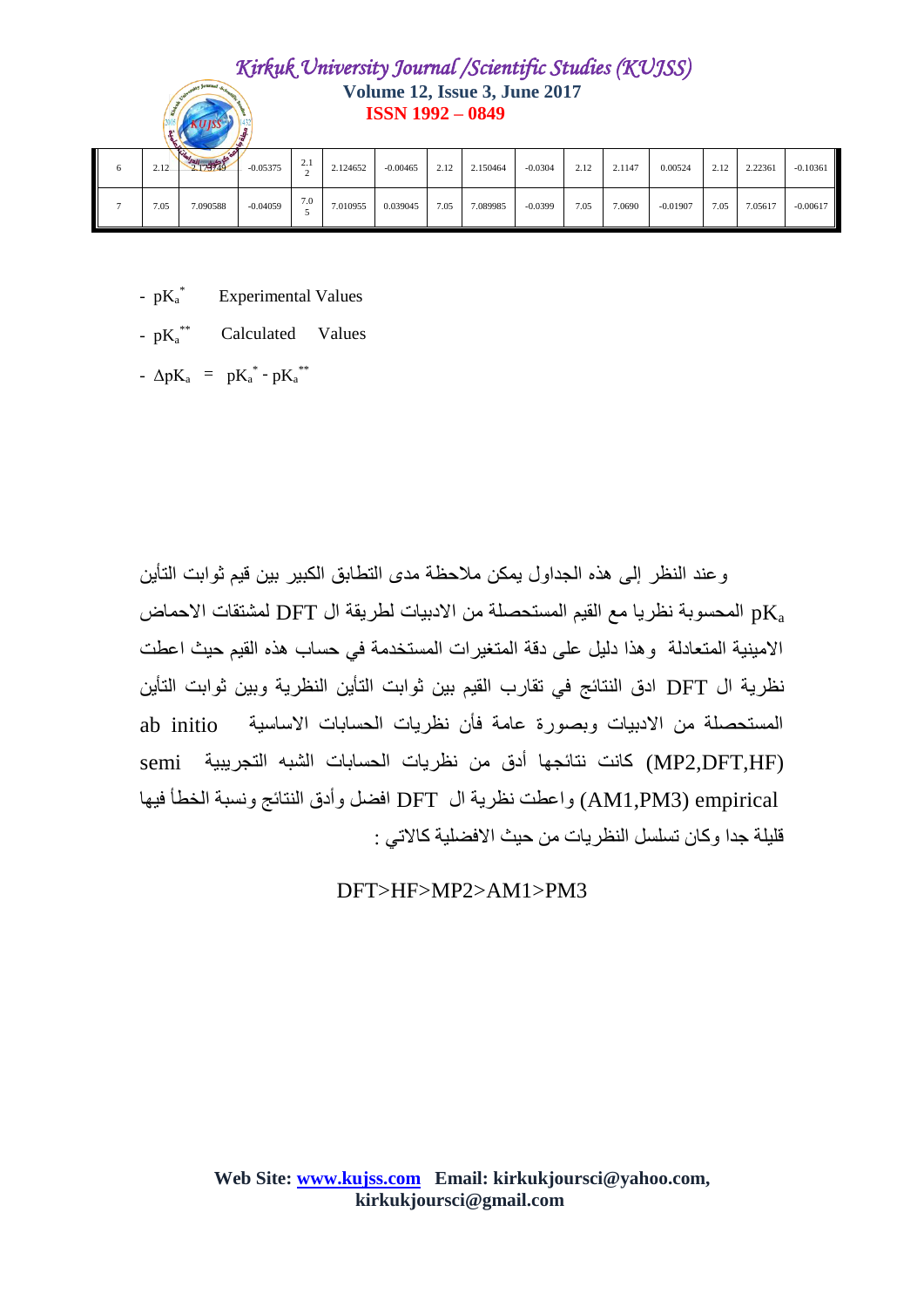

**المصادر**

- [1]R.K. Murray, D.K. Granner, P.A. Mayes and V.W. Rodwell, '' Harper's Biochemistry", 24<sup>th</sup>.ed., Appleton and Lange, California, pp . 23-31;(1996) .
- [2]A. Albert and E.P. Serjeant, "The Determination of Ionization Constant", 3<sup>rd</sup>.ed., (Chapman, New York, and Hall, London) (1984).
- [3] T. W. Graham solomons, "Organic Chemistry", 3<sup>rd</sup>.ed, John Wiley and Sons , Inc., New York , PP. 1023-1025, (1984).
- [4] H. Hart, L.E. Craine and D.J. Hart, "Organic Chemistry"  $10^{th}$ . ed, Hoghton Mifflin Company, Boston–New York, PP. (846-849) , (1999).
- [5]A.K. Rappe and C.Caswit , ''Molecular Mechanic Across Chemistry '' , University Science Book, California , (1997).
- [6]A. Szabo , and N.S. Ostlund ,''Modern Quantum Chemistry . Introduction to Advanced Electronic Structure Theory '', Dover Publication Inc ., Mineola , New York, (1996) .
- [7]J. Bargon, ''Computational Methods in Chemistry'', Plenum Press, New York and London,(2004 ).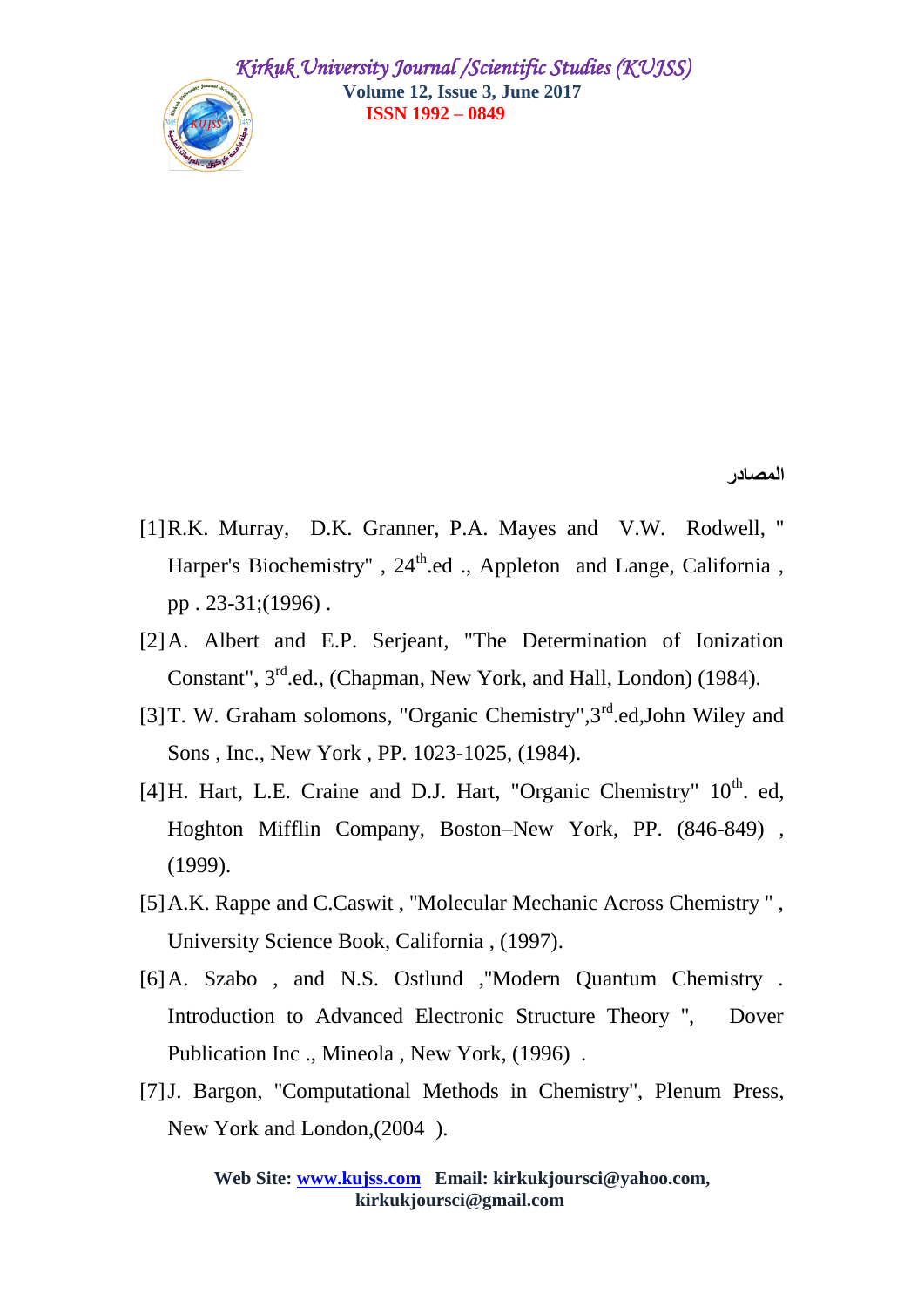- [8]G.H. Grant and W.G. Richards,''Computational Chemistry'', ,Oxford,(1995).
- [9]F. Jensen, ''Introduction to Computational Chemistry'', John Wiely & Sons, (1999).
- [10] O. Kikuchi, "Systematic QSAR procedures with quantum chemical descriptors''. Molecular Informatics, 6(4), 179-184,(1987).
- [11] K. Osmialowski, J.Halkiewicz, A.Radecki and R.Kaliszan ,"Quantum chemical parameters in correlation analysis of gas—liquid chromatographic retention indices of amines " J. Chromatogr. , , 346, 53, (1985).
- [12] Z. Zhou and R. G. Parr," Activation hardness: new index for describing the orientation of electrophilic aromatic substitution " J. Am. Chem. Soc., 112, 5720, (1990).
- [13] J. Cheng, E. Psillakis, M. R. Hoffmann and A. J. Colussi, "Acid dissociation versus molecular association of perfloroalkyl oxoacids : Environmental implications'', J. Phys. Chem., 113. 8152-8156 , (2009).
- [14] G. D.Veith, & O. G. Mekenyan," A QSAR approach for estimating the aquatic toxicity of soft electrophiles [QSAR for soft electrophiles]" *Molecular Informatics*,  $12(4)$ ,:349-356,(1993).
- [15] A.Szabo and N.S.Nostlund,"Modern Quantum Chemistry",  $1<sup>st</sup>$ .ed., Dover Publication, New York, (1989).
- [16] S. Rayne, K. Forest and K. J. Friesen, "Computational Approaches may underestimate pKa values of longer–chain perfluorinated carboxylic acids Implications for assessing environmental and biological effects '' , J. Environ. Sci. Health. , 44 , 317-326, (2009) .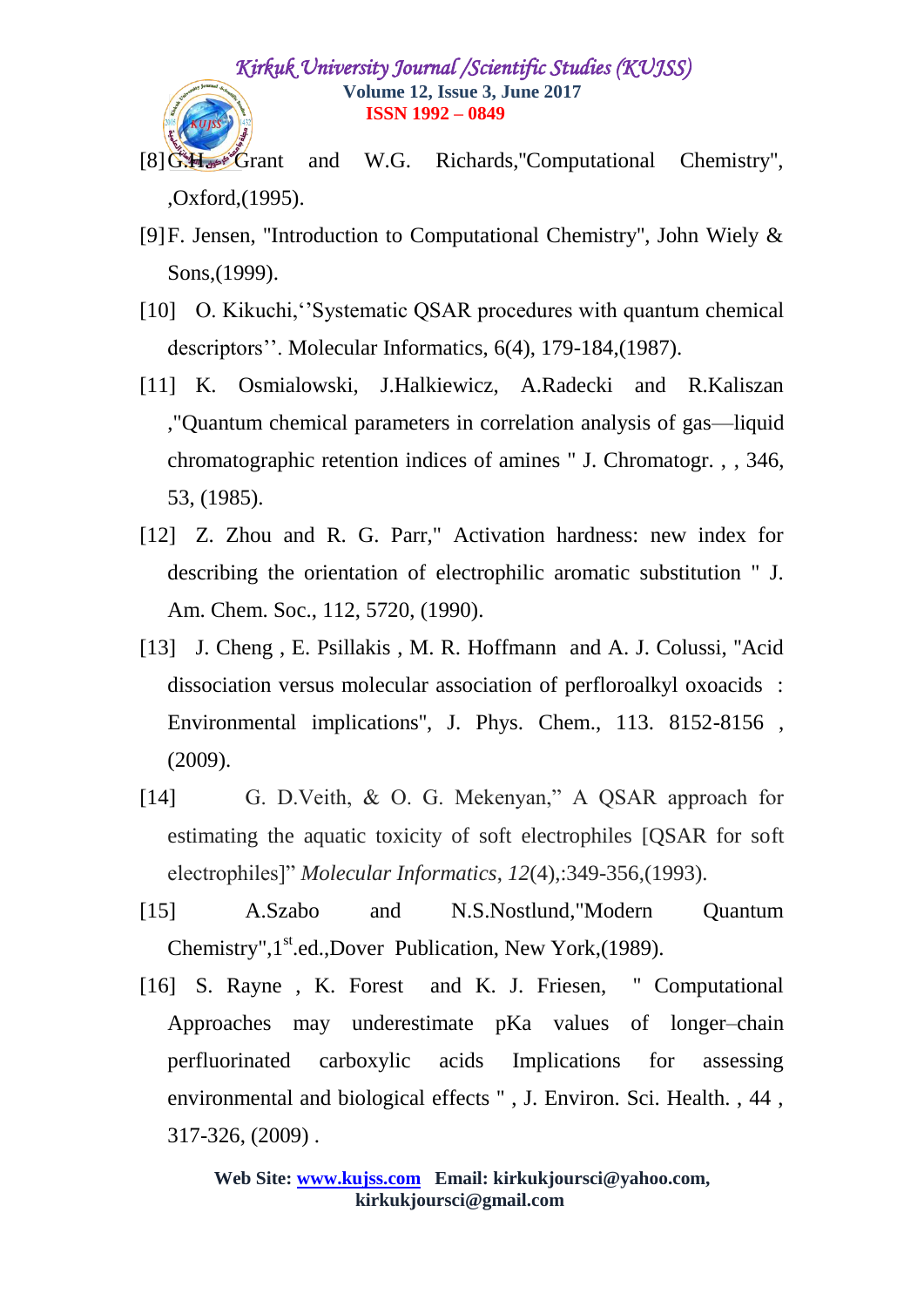- [17] M. Citra, , " Estimating the pKa of phenols, carboxylic acids and alcohols from semi-empirical quantum chemical methods '' , Chemosphere ., 38, 191-206, (1999) .
- [18] E.Lewars;" Computional Chemistry Introduction to the theory and Application of Molecular and Quantum Mechanics"; Kluwer Academic Publishers, (2004).
- [19] E. Clementi, J.M. André , J.A. McCammon," Theory and application in computational chemistry: The first decade of the second millennium" American Institute of Physics., (2012).
- [20] Z.A. Najim,''Development of a New Set of Additive Parameters Affecting the Rate of Substitution of Bromoalkylamine '' , Tikrit . J. of. Pure . Science ., 15 , 1 , 244-250, (2010).
- [21] A. Vektariene, G. Vektaris and J. Sovboda, "A theoretical approach to the nucleophilic behavior of benzofused thieno [3,2 b]furan using DFT and HF based reactivity descriptors'', ARKIVOC., p.p (311-329) , (2009) .
- [22] J. Zhang , T. Kleinoder, and J. Gasteiger; '' Prediction of pKa values for aliphatic carboxylic acids and alcohols with empirical atomic charge descriptors '' , J. Chem. Inf. Model ., 46 , 2256- 2266,(2006) .
- [23] T.C. Bruice and G.L. Schmir "Imidazole Catalysis. 11. The Reaction of Substituted Imidazoles with Phenyl Acetates in Aqueous Solution" . Journal of the American Chemical Society, 80(1), 148-156, (1958).
- [24] Perrin, "Dissociation Constants of Organic Bases in Aqueous Solution", Butterworths , ,London.99,(1965).
- [25] Kortum, Vogel and Andrussow, "Dissociation Constants of Organic Acids and Aqueous Solution , Butterworths, London.97, (1961).
- [26] Christensen, J. J., Izatt, R. M., & Hansen, L. D. "Thermodynamics" of Proton Ionization in Dilute Aqueous Solution. VII.[UNK] H° and [UNK] S° Values for Proton Ionization from Carboxylic Acids at